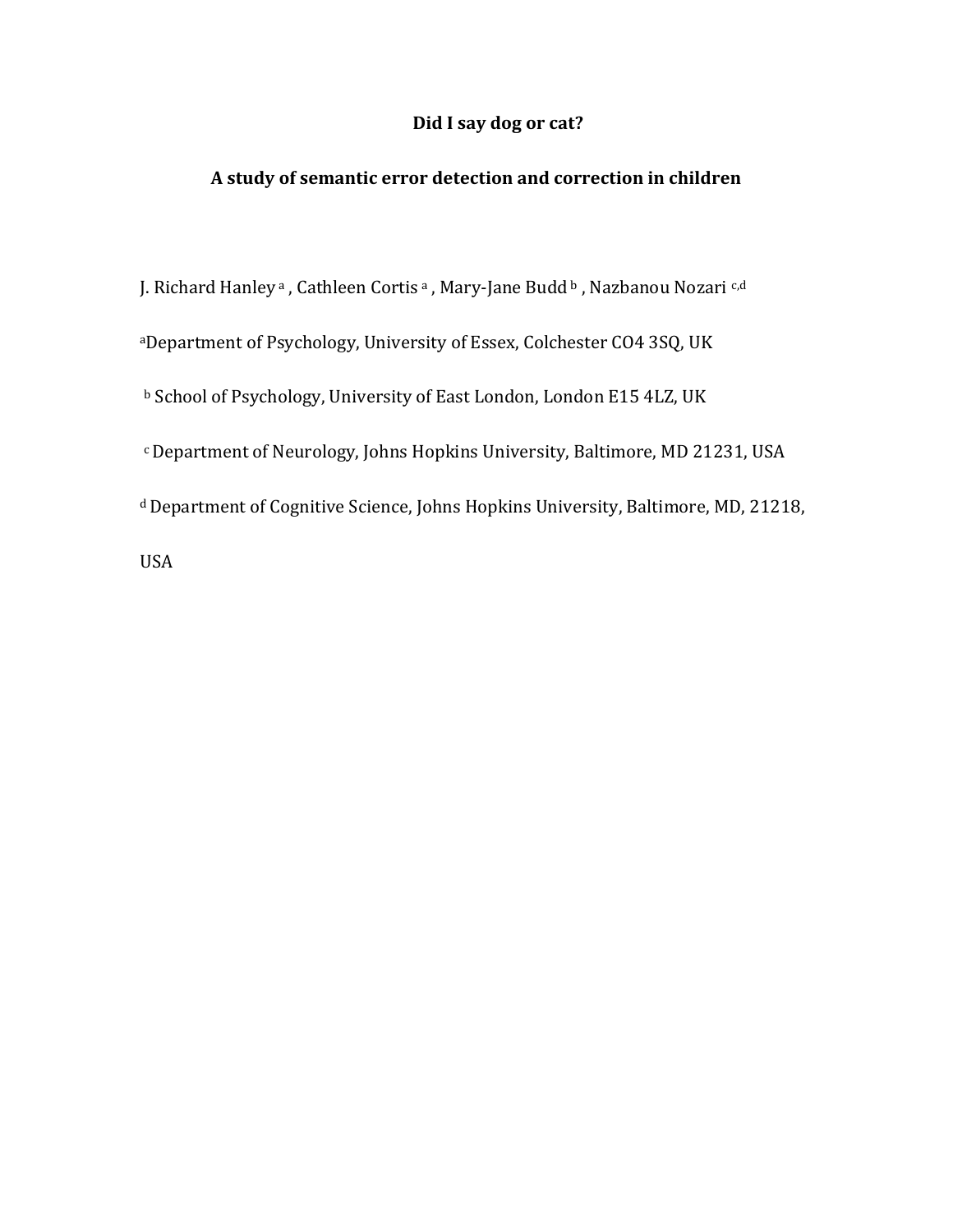#### **Abstract**

While naturalistic studies of spontaneous speech suggest that young children can monitor their speech, the mechanisms for detection and correction of speech errors in children are not well understood. In particular, there is little research on monitoring semantic errors in this population. This study provides a systematic investigation of detection and correction of semantic errors in children between the ages of 5 and 8, as they produced sentences to describe simple visual events involving nine highly familiar animals (the *moving animals* task). Results showed that older children made fewer errors and corrected a larger proportion of the errors that they made than younger children. We then tested the prediction of a production-based account of error monitoring that the strength of the language production system, and specifically its semantic-lexical component, should be correlated with the ability to detect and repair semantic errors. Strength of semantic-lexical mapping, as well as lexical-phonological mapping, was estimated individually for children by fitting their error patterns, obtained from an independent picture naming task, to a computational model of language production (Foygel & Dell, 2000). Children's picture naming performance was predictive of their ability to monitor their semantic errors, above and beyond age. This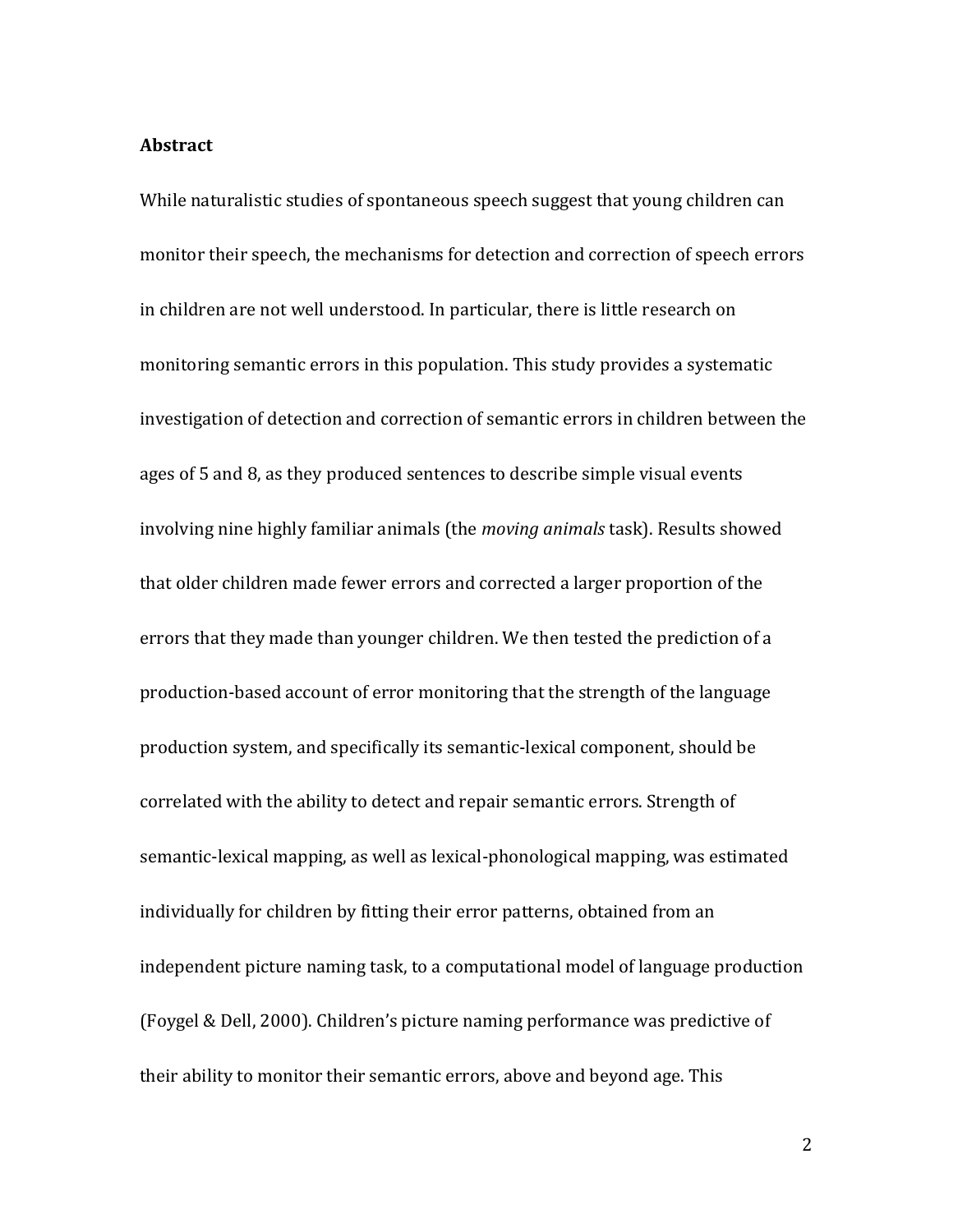relationship was specific to the strength of the semantic-lexical part of the system,

as predicted by the production-based monitor.

Keywords: speech errors; error repair; speech production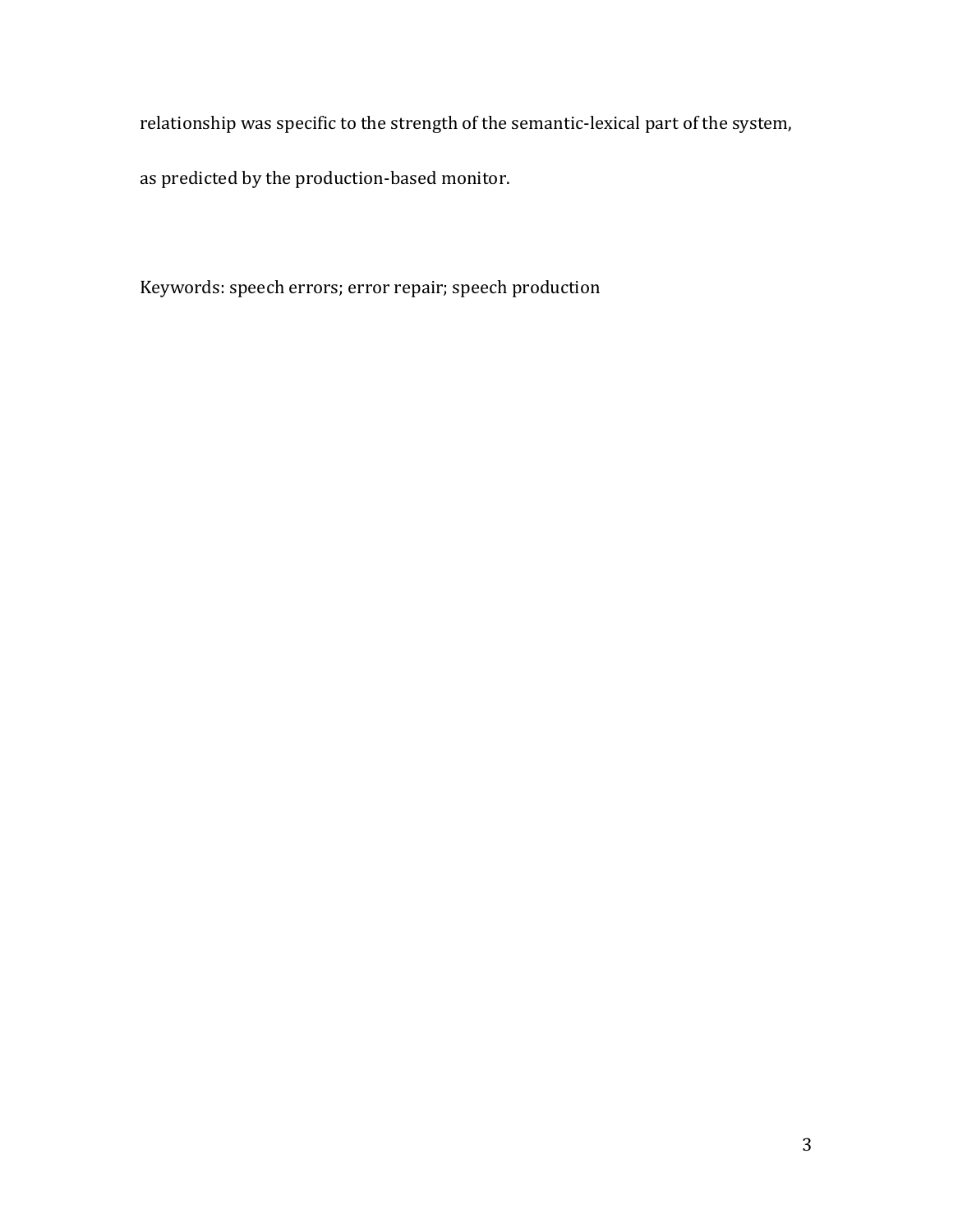# **Introduction**

Although it was once believed that pre-school children had little reflective awareness of their mental states (e.g. Piaget, 1976), evidence from observational and diary studies suggests that children are able to self-correct errors in word production almost as soon as they are able to speak (Clark, 1978; Jaeger 1992, 2004; Stemberger, 1989). Consistent with these claims, Levy (1999) showed that 2-3 yearold children could often respond appropriately to requests for clarification of what they had just said. Sometimes, though not always, they were able to repair their speech errors in response. Levy suggested that, even at this age, children have access to a speech-monitor capable of detecting and repairing errors in spoken output. A few studies have reported that self-repair abilities gradually develop and grow in pre-school children. Rispoli (2003) showed that the ability to respond to and replace grammatical errors in spoken language improved between the ages of 2 and 4 years. Importantly, he claimed that monitoring ability improved in line with a child's grammatical development. Similarly, Jaeger (2004) showed that the proportion of self-corrected errors in phonological, lexical, and syntactic categories increased in children between the ages of 1 and 5. She suggested a monitoring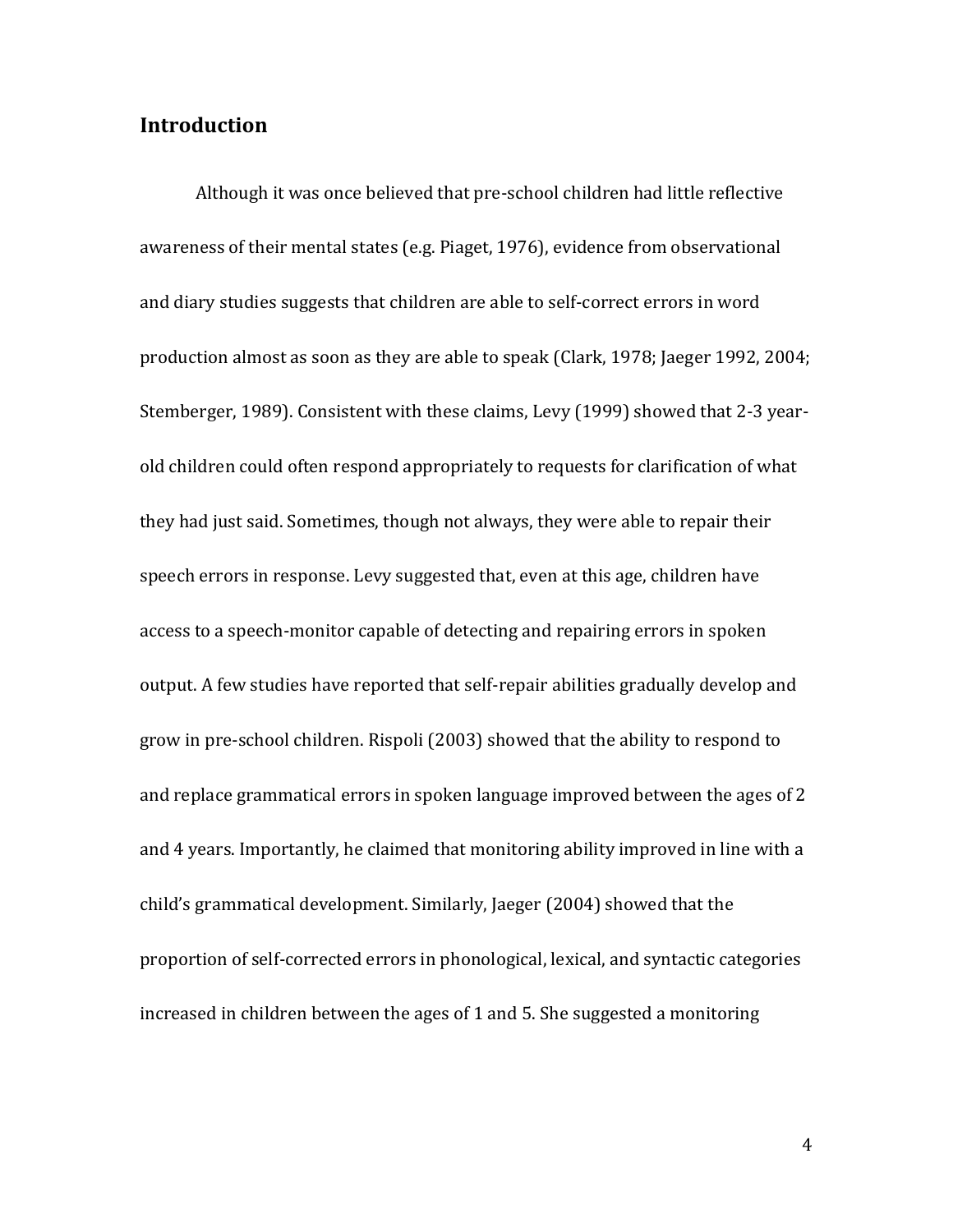process that develops over a span of time without reaching the level of the adult monitor by age 5 (Jaeger, 2004, p. 82).

However, all of these studies used a naturalistic approach in which evidence of monitoring ability was derived from children's spontaneous speech at home or in the classroom (e.g., Evans, 1985; Peets, 2009). Very few studies have used a structured task to investigate children's ability to monitor their speech. An exception is the work of Sasisekaran and Weber-Fox (2012) who showed that children's ability to monitor spoken recordings for the presence of particular phonemes increased steadily between the ages of 7 and 13 years. Nevertheless, Sasisekaran and Weber-Fox did not examine monitoring of self-produced speech errors. While observational studies have the advantage of capturing children's behavior in their natural environment, they have certain limitations. (1) Differences in the amount and content of speech that is produced by each child make group comparisons difficult. (2) The target utterance is not always clear to the investigator. Knowing the identity of the target is generally not a problem with syntactic and phonological errors because, for example, "I goed" (target: went) and "fiss" (target: fish) are not acceptable or meaningful utterances in English. However, unless the referent is known to the addressee (e.g., it is in sight), semantic errors can easily go undetected; if a child says "I saw a doggy", it is hard to verify whether the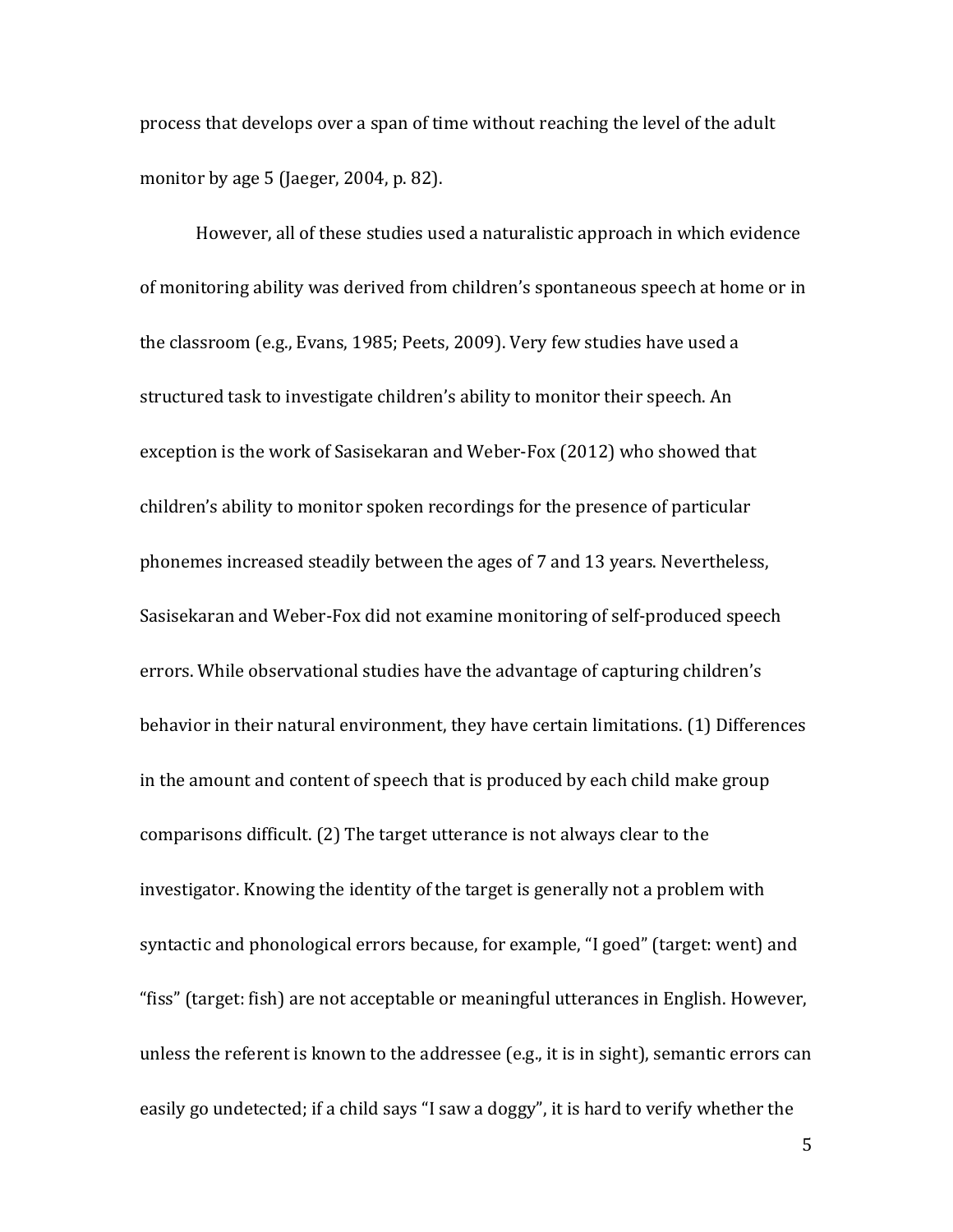child has indeed seen a dog, or whether he or she meant to name a different animal such as a "cat". This may be the reason why the literature contains many more reports of how children detect and correct their phonological and syntactic as opposed to their lexical-semantic errors. (3) In unstructured conversations, unless the data collector knows a child's current productions intimately, it is easy to confuse knowledge errors (i.e., errors where the child does not know that a cat is not a dog) with speech errors (i.e., slips where the target word is known to the speaker, but fails to be produced on a given instance; Reason, 1990). For example, "goed" and "fiss" should only count as genuine speech errors if, most of the time, the child uses the words "went" and "fish" correctly. Our goal in this paper is thus to provide a systematic study of detection and correction of semantic errors in children between 5 and 8 years of age. Age 5 was chosen as the lower limit for two reasons: (1) to minimize knowledge errors for the materials used in our experimental task; (2) because most studies of self-correction of speech errors in children have focused on children before age 5 (e.g., Jaeger, 2004; Levy, 1999; Rispoli, 2003), with little information about how the monitor continues to develop past this age.

We used a child-friendly version of a task used by Nozari, Arnold and Thompson-Schill (2014) that was successful in eliciting a large number of lexical-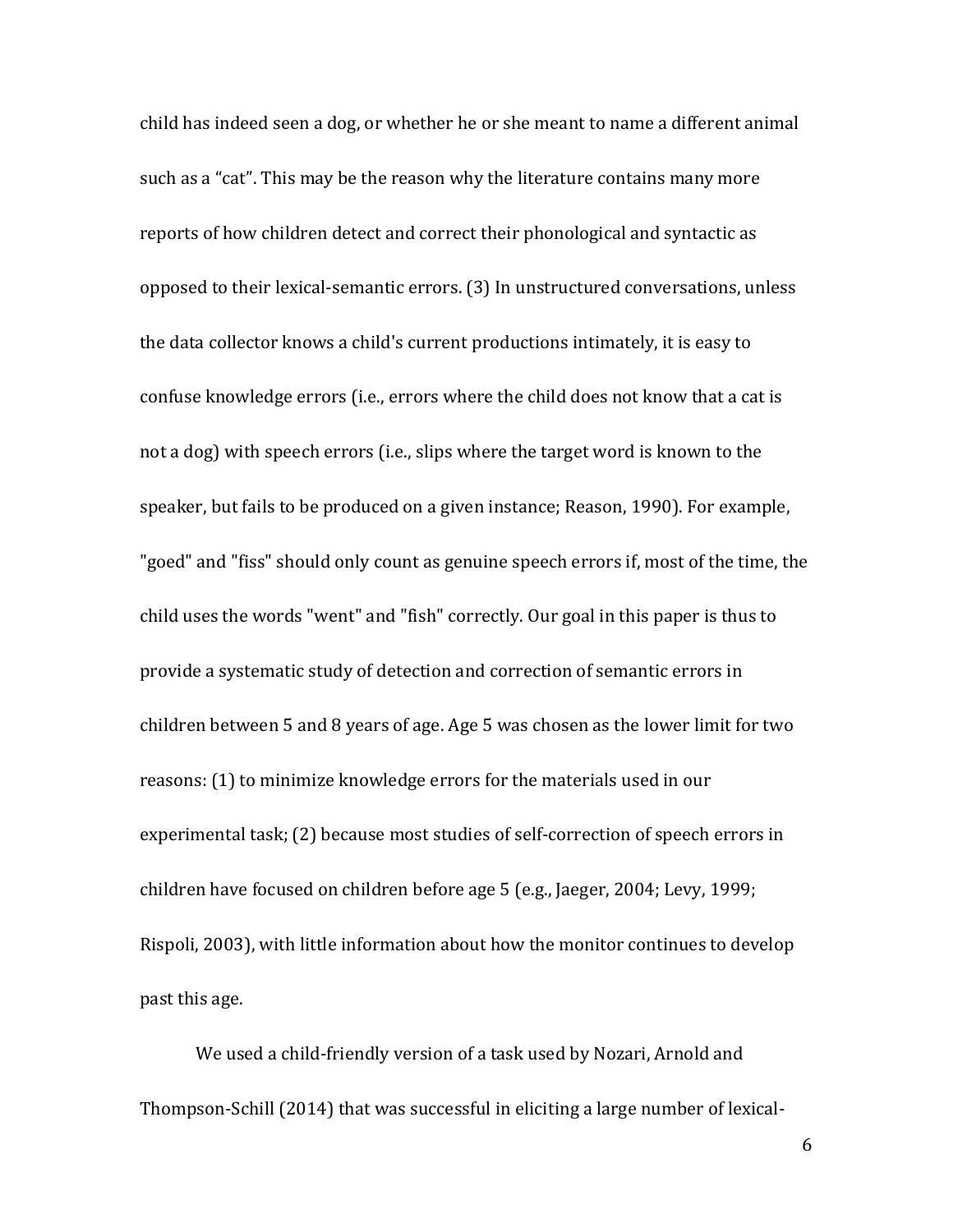semantic errors in adult speakers. Children were asked to watch simple events involving cartoon animals as they changed positions on a computer screen, and to describe what they saw (e.g., "The dog goes above the cat. The lion and the cat go below the monkey."). There were nine different cartoon animals, whose names were repeated in various sentences throughout the experiment, thus giving rise to competition (e.g., Schnur, Schwartz, Brecher, & Hodgson, 2006) and semantic errors (e.g., "dog" for the target "cat"). At the beginning of the experiment, the children were told to correct any error that they noticed, but were not prompted to do so on individual trials. This task, which we refer to as the *moving animals* task, made it possible to capture children's spontaneous detection and correction abilities during production of sentences that describe meaningful events. Critically, the task has more ecological validity than other paradigms used to assess monitoring abilities such as phoneme monitoring, and it reflects the challenge that children face in everyday life of planning and sequencing words during sentence production better than single-word picture naming tasks. At the same time, it is structured enough to allow for systematic exploration of similarities and differences between individuals, and for clearly specifying target utterances against which the child's performance can be evaluated.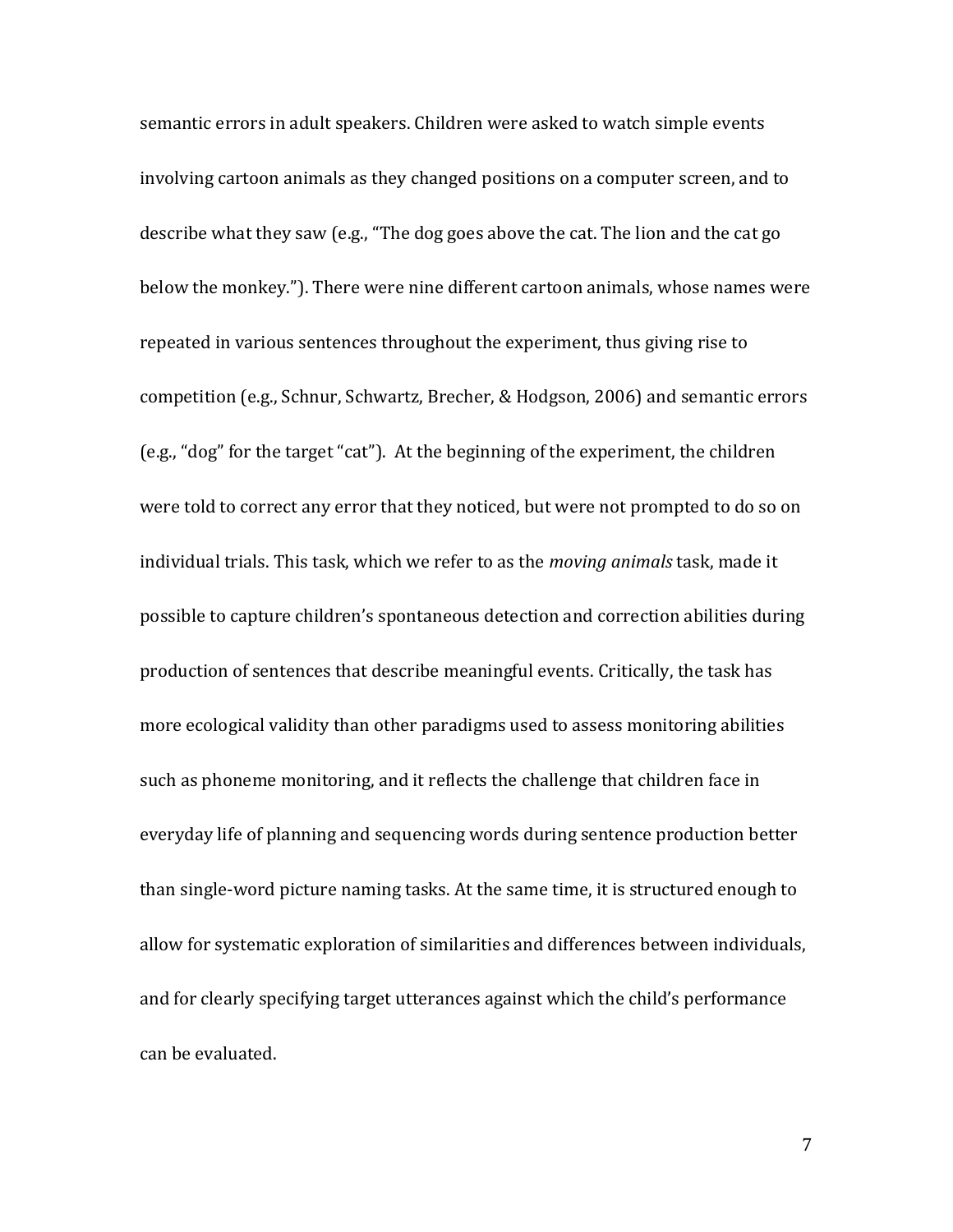This design allowed us: (1) to investigate whether children's ability to detect and correct their semantic errors for familiar words improves during the early years of elementary school; (2) to investigate whether increased ability to detect and correct errors is accompanied by a decrease in the number of errors that children make as they get older; (3) most importantly, it allowed us to investigate the nature of the system that children use in error monitoring. We elaborate on this last point below.

#### **Relationship between the maturity of production and monitoring systems**

Karmiloff-Smith (1986) provided evidence that the ability of 4-12 year-olds to detect and correct their speech errors far exceeded their explicit metalinguistic awareness of why there was an error. This finding was among the pieces of evidence taken to argue for a monitoring system that operates independent of conscious comprehension (for a review see Nozari, Dell & Schwartz, 2011; Postma, 2000). Nozari et al. (2011) proposed a new theory, called the conflict-detection theory of monitoring, in which error detection depends on the internal dynamics of the production system. When activating a word, other words (competitors) that share semantic and phonological features with that word also become activated (e.g., Dell, 1986; Rapp & Goldrick, 2000; See Dell, Nozari, & Oppenheim, 2014 for a review). When these competitors are highly activated, there will be more conflict with the target word for selection, and the chance of a slip increases. In the model, this conflict generates a signal that is translated by an executive center (most likely the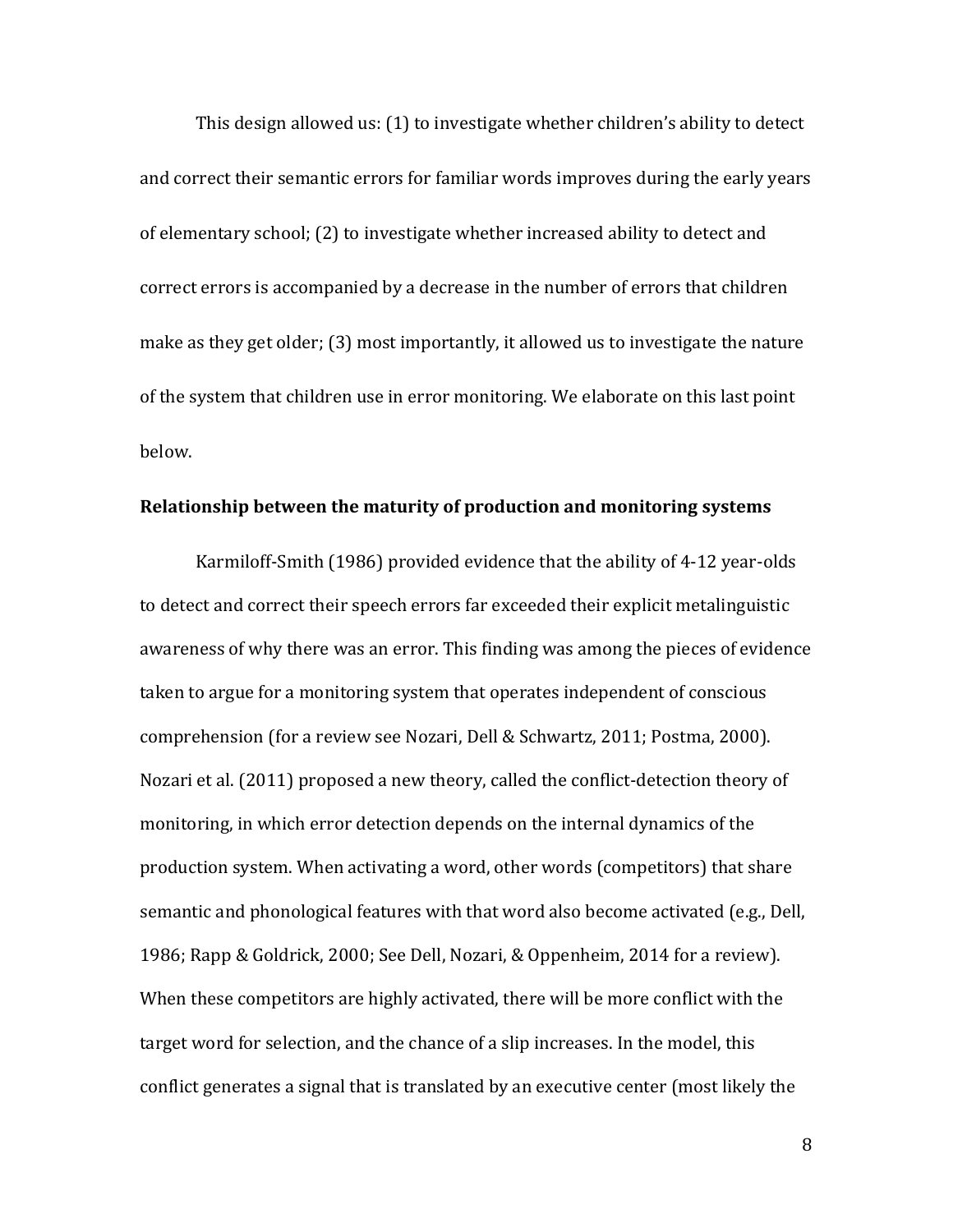anterior cingulate cortex) into an error signal that causes the speakers to stop and revise their utterances (Nozari et al., 2011). As conflict and the subsequent error signal are generated automatically, part of the monitoring process can be completed before conscious awareness of the exact nature of the problem.

Critically, the stronger the production system, the greater will be the difference between the amount of conflict on error and correct trials. A neurotypical native adult speaker of a language often experiences low conflict during the production of a word such as "cat". So, on occasions when there is competition with other words, this conflict is highly predictive of an upcoming error. On the other hand, when the production system is weak, either due to immaturity or brain damage, conflict is much higher on all trials, thus making it a weak signal for error detection. This is similar to how one responds to a smoke detector alarm. With the right level of sensitivity, it is a perfectly reliable indicator of a serious problem. However, if it goes off every time one fries vegetables, it has much less reliability in signaling a genuine problem. Thus, Nozari et al.'s model predicts that as the production system matures, conflict will discriminate better between error and correct trials, and the quality of error detection will improve.

Critically, the model makes a very specific prediction: improvement in detection of each error type depends directly on the maturation of the specific part of the speech production system from which that error type arises. Thus, detection of a semantic error depends on how well the semantic-lexical part of the production system works. To illustrate this point, we provide a brief overview of the language production system using the model of Foygel and Dell (2000) that serves as the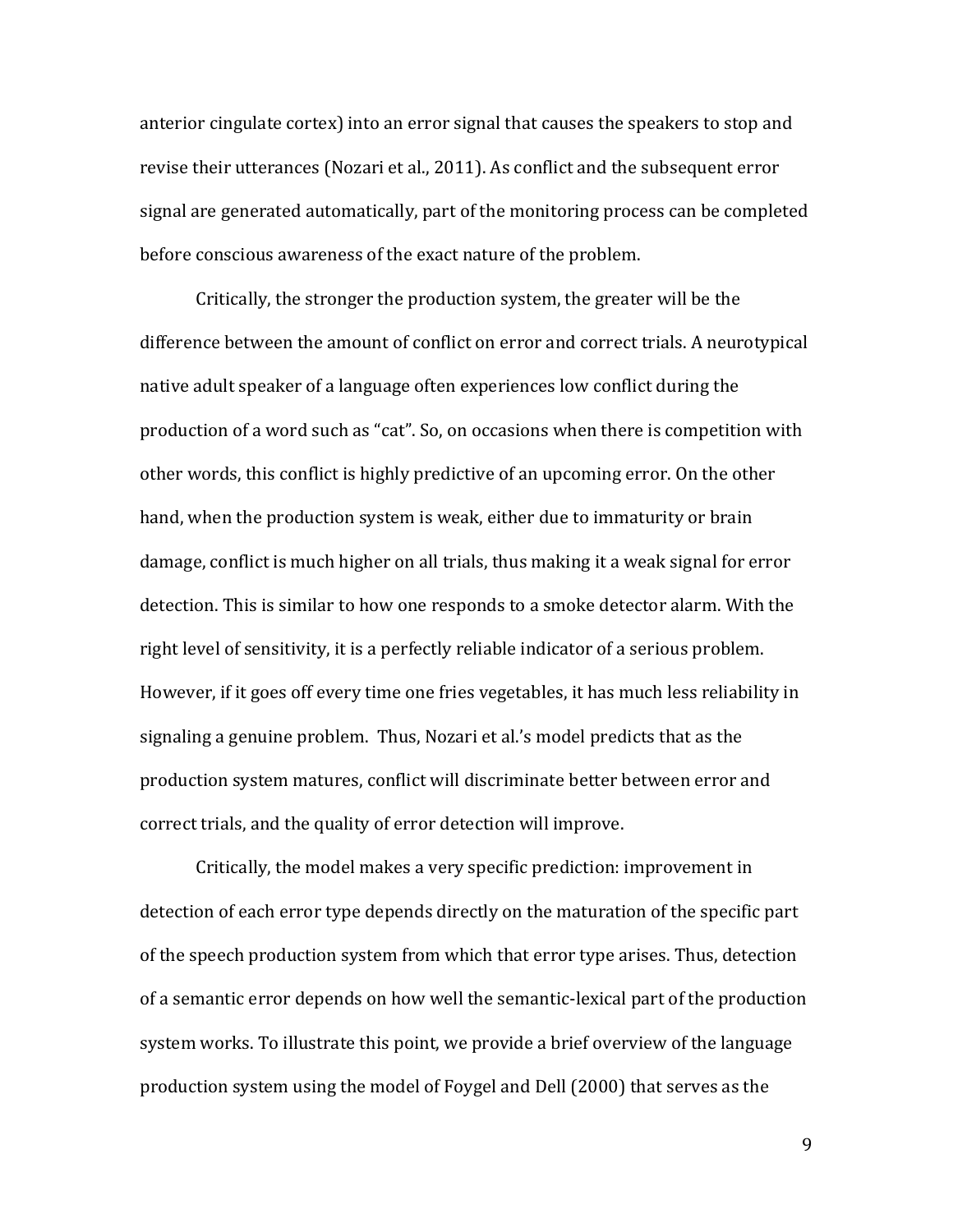underlying framework for Nozari et al.'s (2011) error detection model, and show how the strength of the different parts of the production system can be quantified using this model.



*Figure 1. Steps involved in determining the strength of the semantic-lexical and lexical-*

*phonological components of children's language production system (S and P* 

*parameter's in Foygel & Dell's (2000) model), and using those parameters to predict* 

*the efficacy of spontaneous semantic error detection and repair.*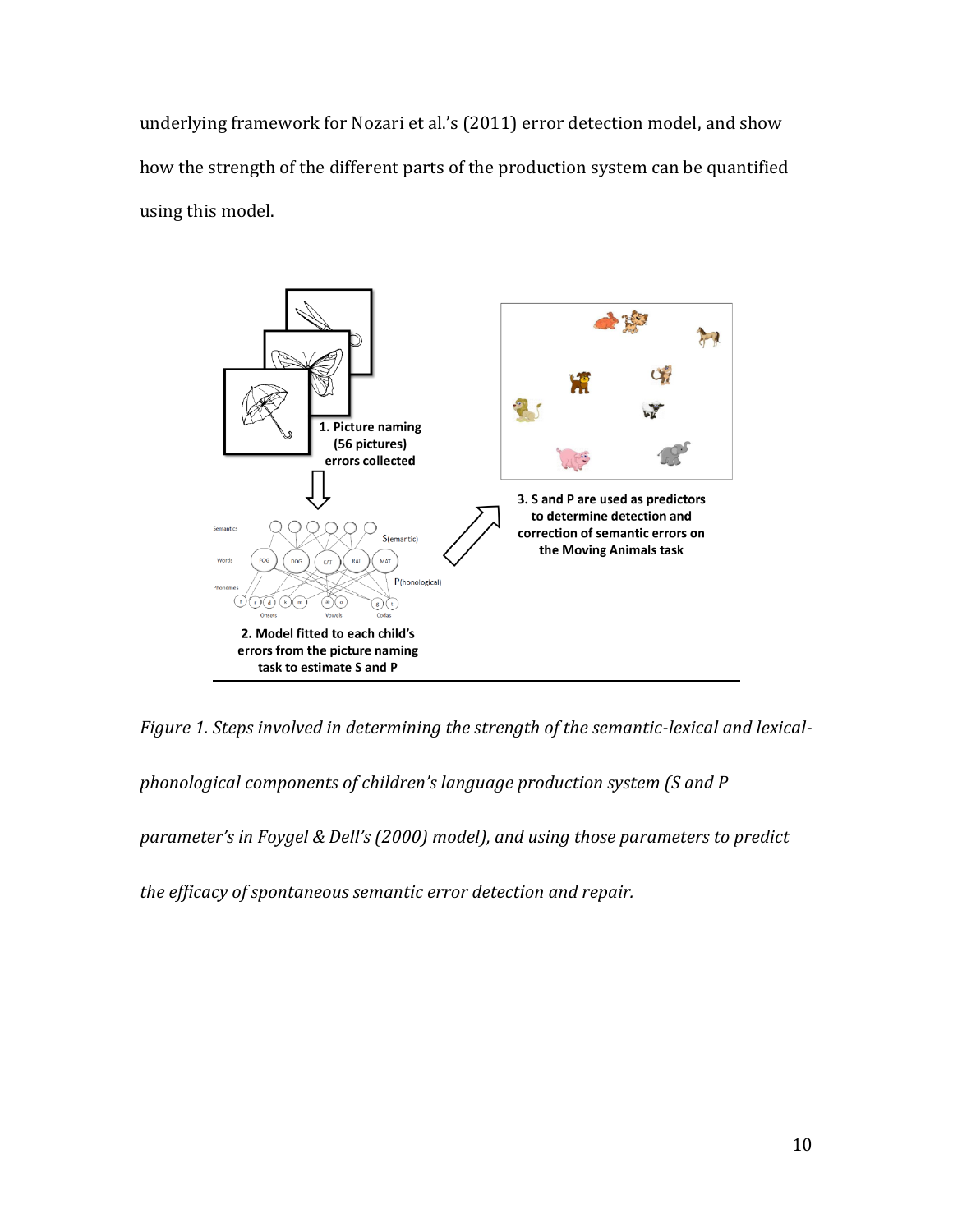According to Foygel and Dell (2000), word production has two stages: lexical selection and phonological encoding. Lexical selection starts when the units representing a target word's semantic features are given a jolt of activation that then spreads throughout the network*.* The semantic features activate the lexical representation of the target word (at the 'word' level in the bottom panel of Figure 1) and, potentially, the lexical representation of other words that share some of those semantic features*.* The most highly activated lexical node is chosen after a fixed time period at which point lexical selection is complete. The second part of word production (phonological encoding) starts with the selected lexical node at the word level receiving a new jolt of activation that sends activation to its associated phonemes. The phoneme layer consists of slots for onsets, vowels, and codas, and produces single-syllable consonant-vowel-consonant (CVC) words as output (see Figure 1). Because of feedback, these phonemes activate lexical representations of other words that share some of the activated phonemes. Those lexical representations, in turn, activate new phonemes that belong to them. After a further fixed time period, the most highly activated phoneme in each of the onset, vowel, and coda clusters are selected and put together to form a whole word.

It is possible to simulate individual differences in naming by reducing either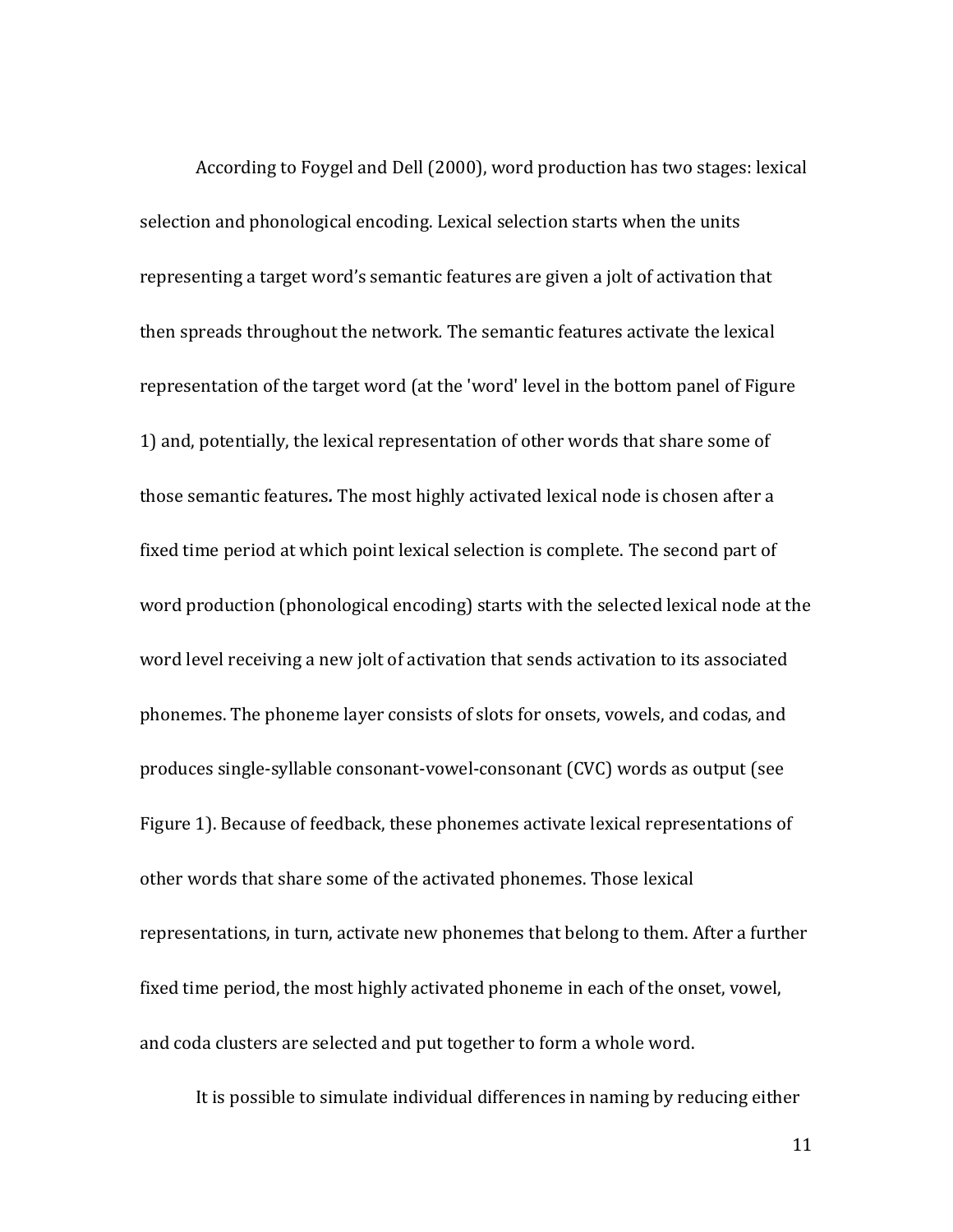the connection weights between the semantic and lexical layers (the semantic or S parameter) or the connection weights between the lexical and phonological layers (the phonological or P parameter) or both (e.g., Dell et al., 1997; Nozari et al., 2010). These two parameters can be varied independently to simulate differences in the number and type of errors that individuals make. A reduction in the strength of the semantic parameter would lead to the production of a relatively large number of semantic errors such as dog (target: cat). A reduction in the strength of the phonological parameter would lead to a relatively large number of phonologically related nonword errors such as dat (target: cat), and some increase in the number of phonologically-related word errors, also known as formal errors, such as cap (target: cat). Why does the strength of the parameters matter? Because the process of activating nodes is noisy at both the word and the phoneme layers. Small amounts of noise are added to the input that each node receives from other nodes that send activation to it. When S and P are strong, noise has little effect. On the other hand, when these parameters are weak, activation of nodes is dominated by noise, making production much more error prone, similar to what happens following brain damage.

Nozari et al. (2011) used the basic framework of Foygel and Dell's model, and the ratio of connection weight to noise to deduce mechanisms for how speakers may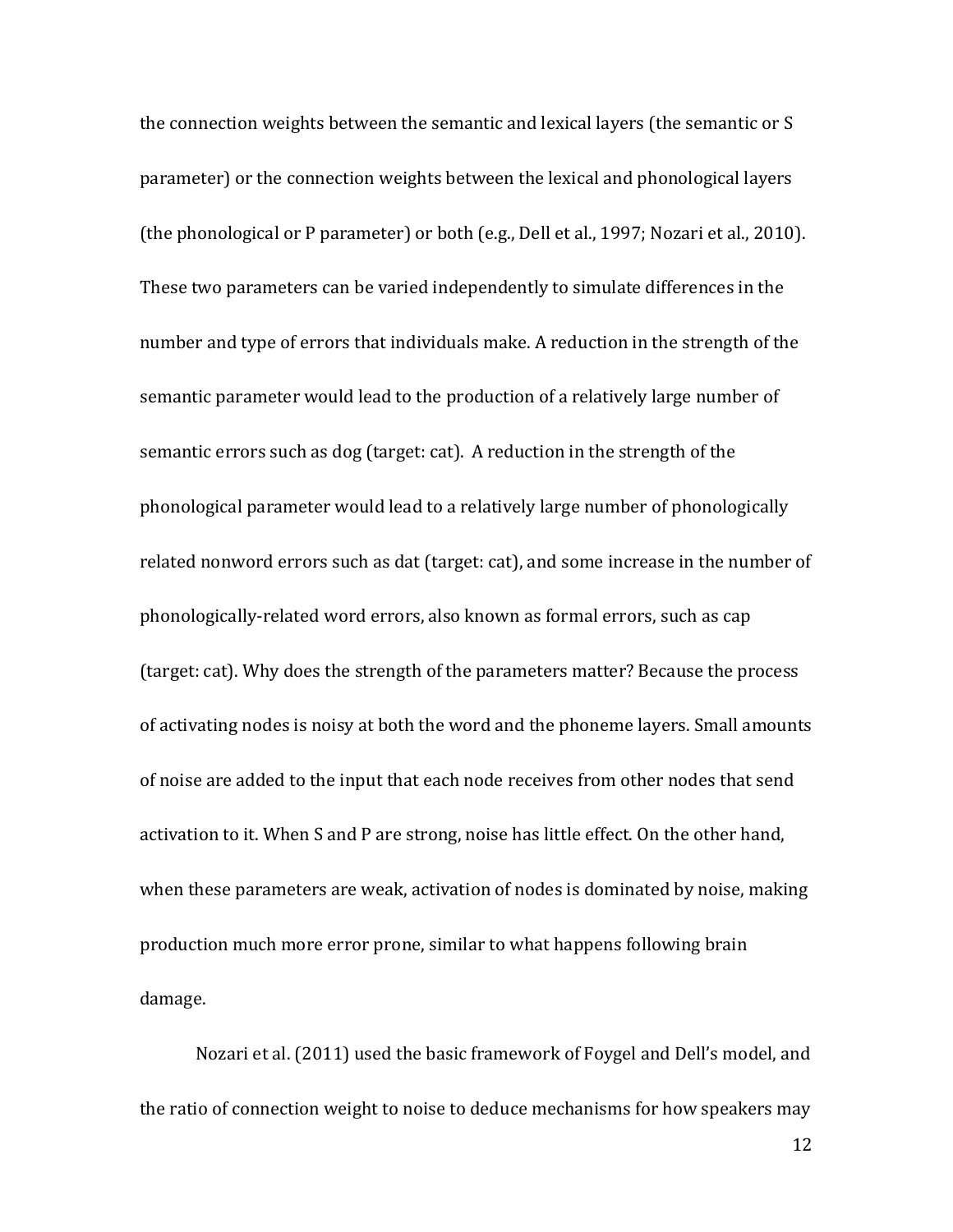monitor their own production*.* If the connections between semantic features and a target word are strong (as determined by the model's S parameter), selection is clean and easy. If not, competition and conflict between target and competitors will be consistently high, making for a poor error detection signal. Thus, a stronger semantic-lexical part of the system, as indexed by a larger S parameter in the model, predicts better detection of semantic errors (Figure 1). The strength of the connections between words and phonemes is indexed by the model's P parameter, and, according to the conflict-detection theory, its strength should be indicative of the detection of phonological, and especially nonword errors, but not semantic errors. Nozari et al. (2011) confirmed this prediction in a population of individuals with post-stroke aphasia. The current study tests this prediction in children.

In this study, we used an independent picture-naming test to estimate the strength of S and P parameters for each child. The picture-naming test had a diverse vocabulary, on which children made a variety of errors, including semantic and phonological errors. The S and P parameter strengths were estimated by fitting Foygel and Dell's model to the pattern of errors that each child made when naming the pictures (See Methods for details of model fitting). The success of this technique in estimating the strength of semantic and phonological processing in children's production system, and in detecting increases in the strength of the S and P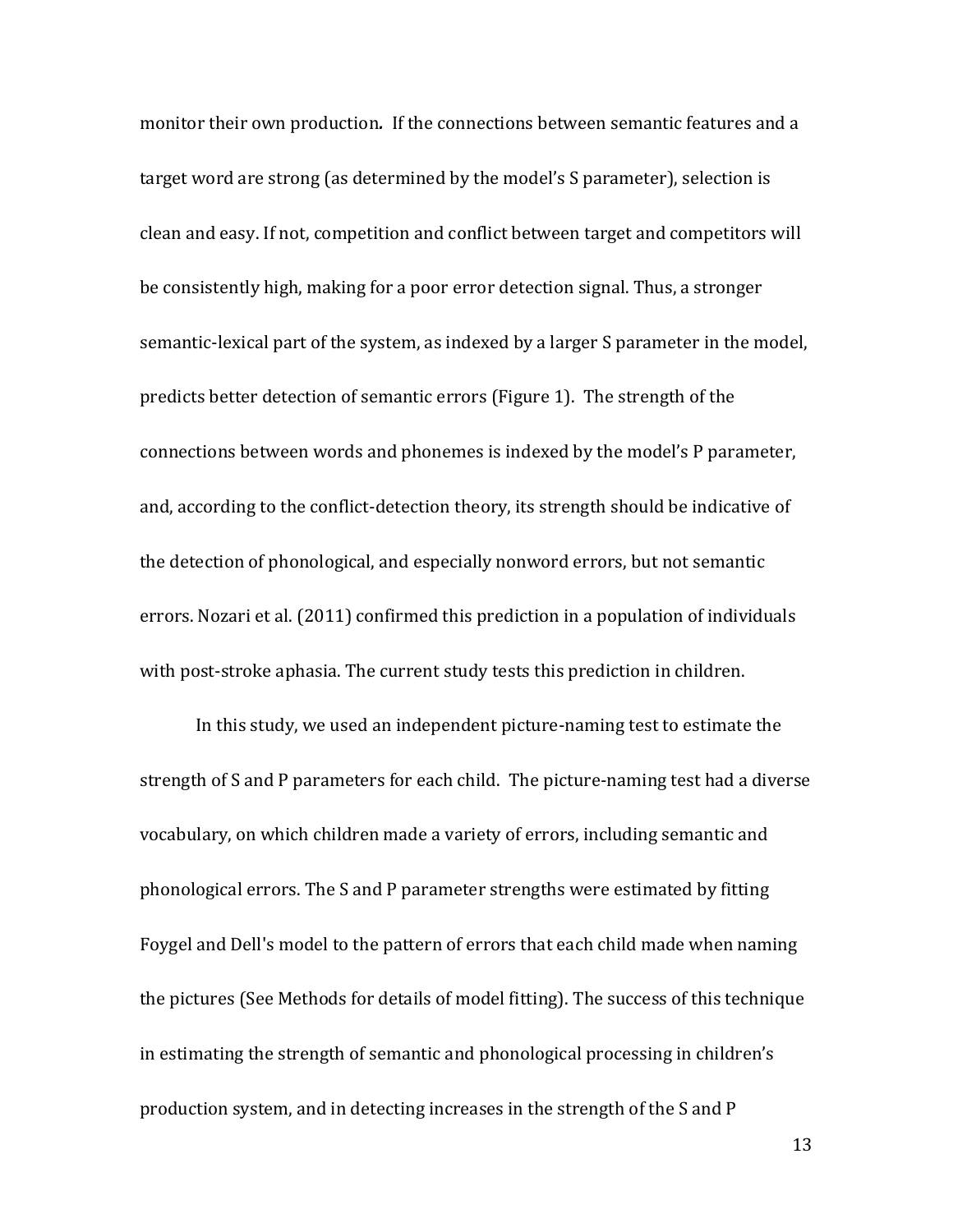parameters as children get older, has been previously established (Budd, Hanley & Griffiths, 2011; Budd, Hanley & Nozari, 2012). We then tested the model's prediction that the strength of S, but not P, should be predictive of the detection of semantic errors in the *moving animals* task. Figure 1 outlines the steps involved in testing this prediction.

In summary, we investigated children's ability to spontaneously detect and correct the semantic errors that they made on familiar words as they produced sentences from meaningful visual events. We examined whether these errors decreased as children got older and whether their ability to monitor them improved. We then tested the prediction of the conflict-detection theory of monitoring that the maturity of the production system in general, and the lexical-semantic part of it in particular (estimated by their accuracy at naming single pictures and their pattern of errors), should be predictive of children's ability to detect and correct a semantic error during sentence production.

### **Methods**

#### **Participants**

Participants were 65 typically-developing monolingual English speaking children who were pupils from a primary school in Colchester, UK. There were 24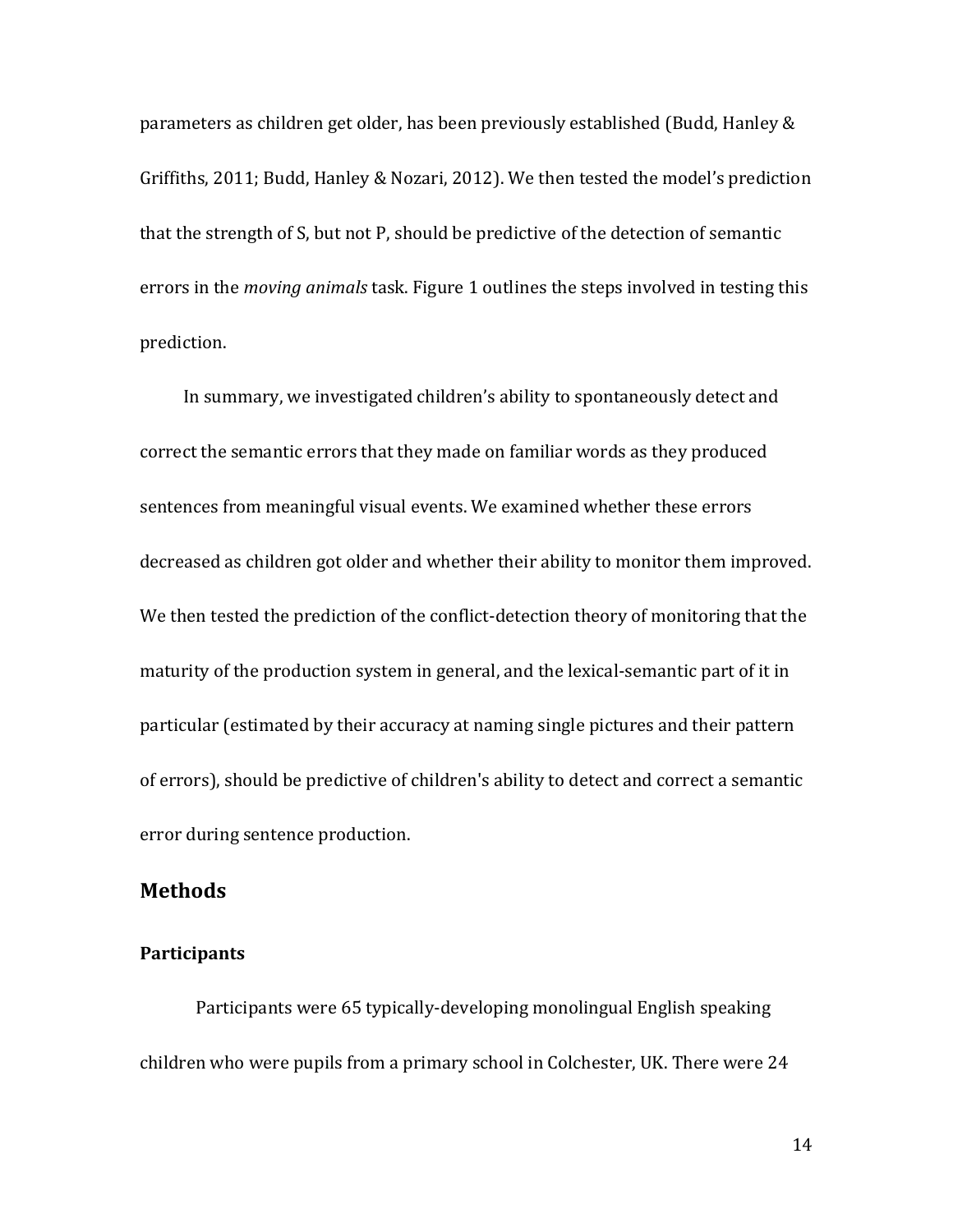children from the reception class (mean age  $=$  5 years and 2 months, SD= 3.98) months), 20 children from the year 1 class (mean age = 6 years and 3 months, SD = 3.96 months) and 21 children from the year 2 class (mean age = 7 years and 4 months, SD = 2.94 months). The sample comprised 29 males and 36 females. Prior to the beginning of the study, informed consent was obtained from the head-teacher of the participating school, the children and their parents.

## **Materials and Procedure**

A sentence production and error monitoring task (the *moving animals* task), a picture-naming task, and a digit span task were used. The digit span task was administered to control for differences in children's working memory capacity, in case it had an effect on performance. Each child was tested individually in two sessions. The digit span and picture-naming tasks were conducted in the first session and the *moving animals* task was administered in the second session. The sessions for each child always took place on separate days and every session was recorded for offline transcription.

*Moving Animals task.* This task was presented by a Macintosh Macbook Pro computer using a *Powerpoint* presentation display. On each trial, 9 colored cartoon pictures of familiar animals were presented on the computer screen. At the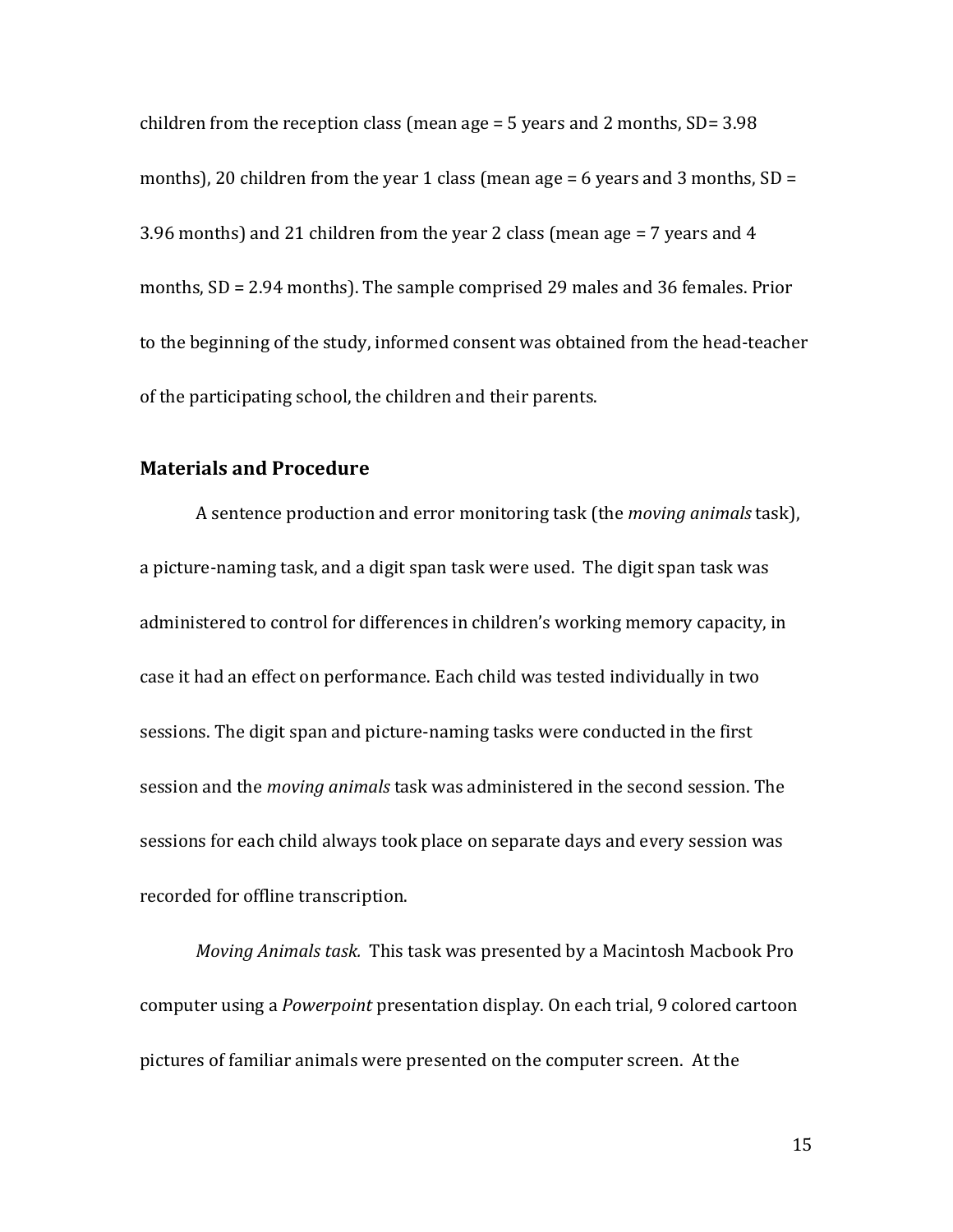beginning of each trial, these animals were simultaneously presented in different positions on the screen (see Figure 1 for an example screen shot). The initial positions were randomized. After a brief interval, one of the on-screen animals moved either above or below two other animals. This was followed by two of the other animals moving on top of, or underneath, another animal. When the movement was finished, the child was instructed to make two statements, one for each action. They were asked to state which animals had moved and whether they had moved above or under the other animals. The following would be a fully correct response on a trial in the *moving animals* task: "The dog moved below the rabbit and the monkey. The elephant and the pig moved above the sheep". The children were told to correct any error that they noticed in their speech. The task contained thirty experimental trials that followed a practice phase. The trials were self-paced. The experimenter (the second author) started the practice by performing a trial herself. The children were then exposed to at least three other practice trials. If necessary, the children were assisted during practice by the experimenter. Practice was continued until the experimenter was satisfied that the instructions were understood and that the child could complete the two sentences required on each trial. All children in this study were able to do that.

Each trial required production of the name of 6 animals and 2 prepositions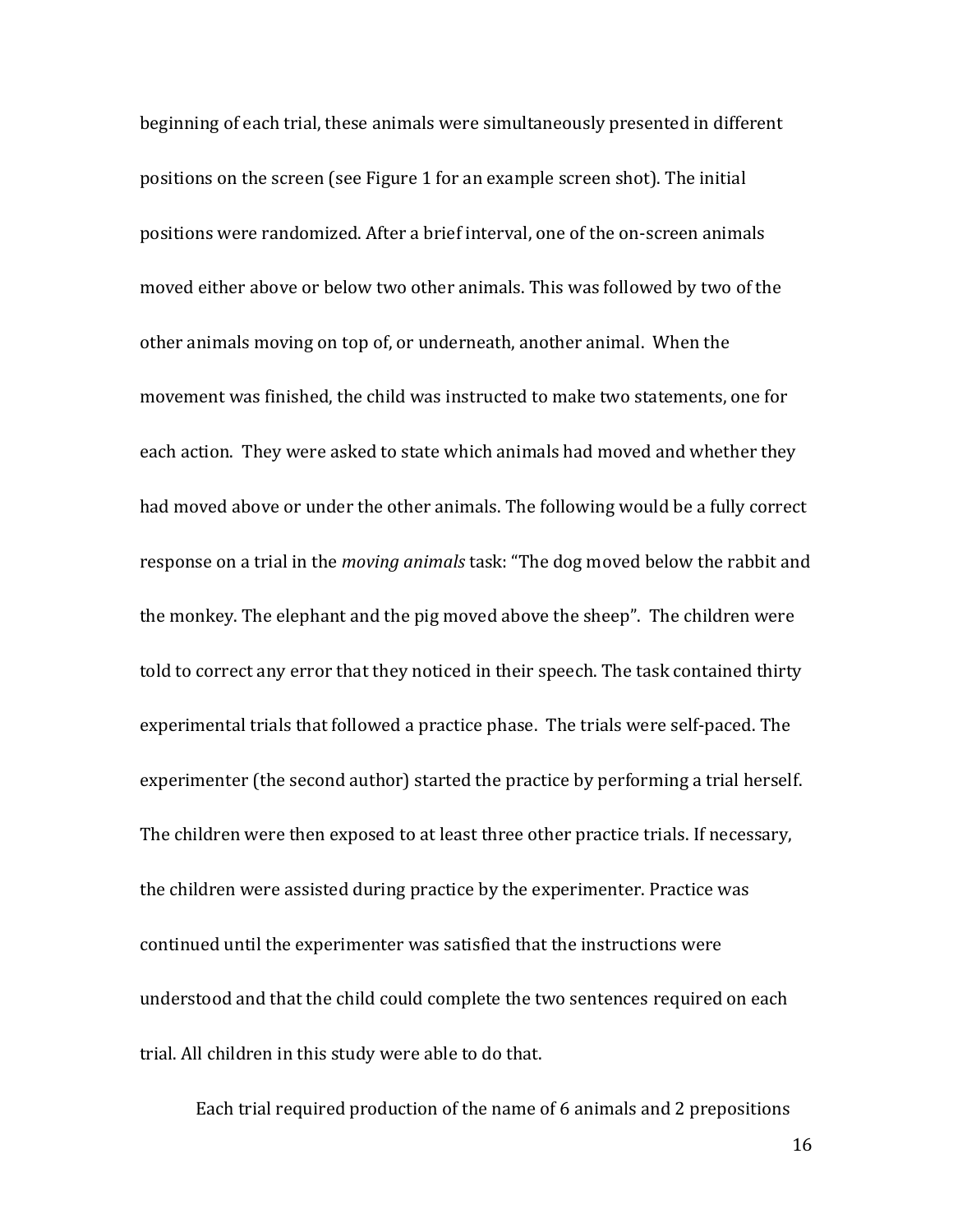("up" or "down"). We limited the locations to "up" and "down", as even very young infants show evidence of early organization of spatial memory for these two categories (e.g., Quinn, 1994), and excellent comprehension of the linguistic preposition applied to them (Meints, Plunkett, Harris, & Dimmock, 2002), thus decreasing the chance of knowledge errors. Since the focus is on semantic errors, syntactic errors such as agreement errors (e.g., "cat move") were not recorded. Thus there were 240 error opportunities for each child (8 items per trial by 30 trials). Presentation was self-paced and children were allowed to take breaks between trials.

*Picture-naming*. The task was taken from Budd et al. (2011) and comprised 56 black and white line-drawings whose names comprised short monosyllabic words containing 3 to 4 phonemes (e.g. 'vase'), and long words of either 3 or 4 syllables containing 6 to 10 phonemes each (e.g. 'elephant'). Half of the pictures had a rating of 2.50-4.35 (high-frequency) on a scale of 1 to 5, while the other half was rated between 1.45 and 2.05 (low-frequency) (Morrison, Chappell, & Ellis, 1997). The material for the picture-naming task was presented via *SuperLab*. The children were asked to state the name of the object as clearly and quickly as possible. At the start of each trial, a fixation cross was followed by the target picture and a simultaneous beep. Trials were self-paced, and a child responded "don't know" if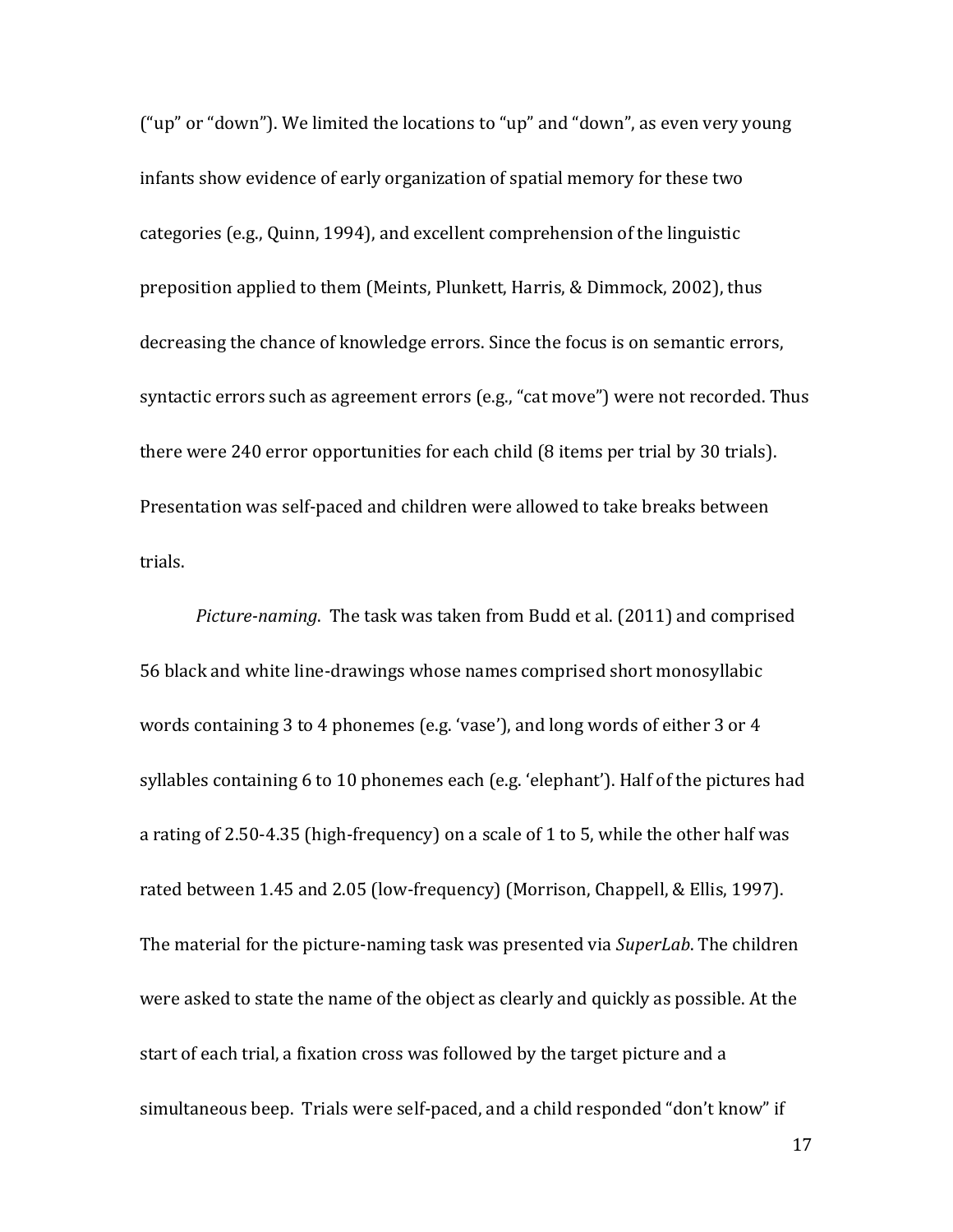they were unable to name the picture. Following each response, the experimenter pressed the spacebar on the keyboard to move on to the next trial. Before the experiment took place, the children were given four practice trials to ensure that they understood the instructions. Children were allowed to take breaks between trials as needed. Immediately afterwards, a word-picture matching test with the same items was used to assess which errors on the naming task were knowledge errors. Those errors were excluded when scoring the picture naming task.

*The digit span test.* This test was taken from the Wechsler Intelligence Scale for Children (WISC-IV, Wechsler, 2003) and was administered both forwards (DSF) and backwards (DSB). Maximum score was 17 (9 forward and 8 backward).

## **Results and Discussion**

In total, the *moving animals* task yielded 902 errors, 366 of which were selfcorrected. All children were able to complete the 30 trials without great difficulty. However, three children (one 5-, one 6-, and one 7-year old) committed a high rate of errors on "up" and "down" (39%, 42% and 53% of the 60 opportunities afforded by these terms), which put them 3 SD above the average rate of errors on these two terms in this study population ( $M = 8\%$ ; SD = 10%). Moreover, these three children's error rates on animal names were comparable to others (7%, 2%, and 6% for the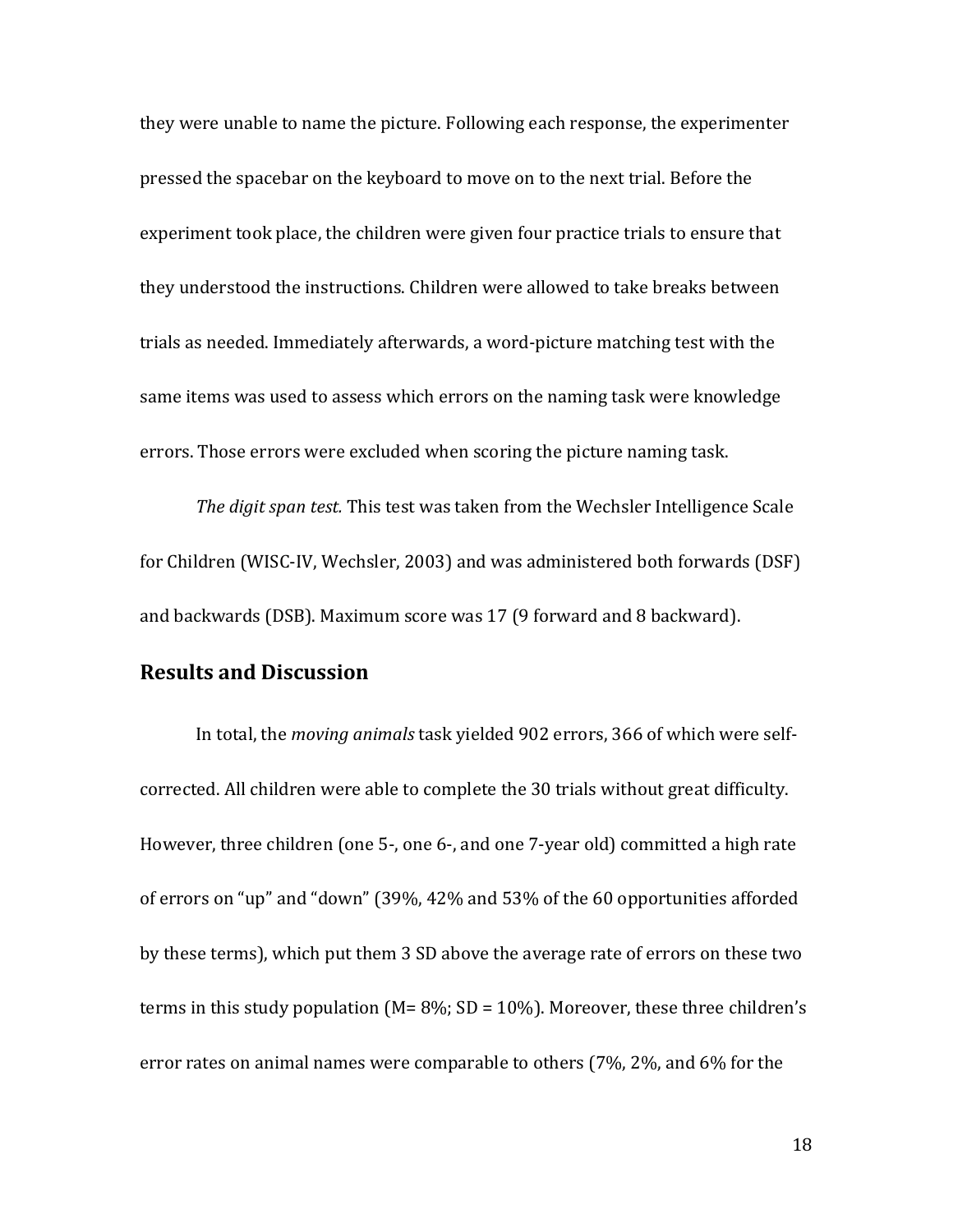180 opportunities), and within the normal limits ( $M = 5\%$ ; SD = 4%). Thus, these children may have had special difficulty with spatial processing, or processing of spatial language, and were excluded from further analyses<sup>1</sup>. For the remaining children, we followed a predetermined criterion that if a child consistently made an error on a word (the 9 animal names, or 'above' and 'below') it would be coded as a knowledge error and not included in the analyses. However, this was not the case with any of the words in the *moving animals* paradigm, as the set was small and chosen to be familiar to children. There were only two formal errors (cat > kit, sheep> sleep) and one unrelated error (dog> above) in the *moving animals* task that were removed from the analysis of semantic errors.

Alternative labels, as long as they were semantically acceptable replacements, were not coded as errors. For example, 'kitten' for 'cat', 'underneath' or 'under' for 'below', and 'on' or 'on top of' for 'above' were accepted as correct variations. Semantic errors were thus defined as lexical substitutions of animal names (e.g., "dog" for "cat"). Lexical blends (e.g., "dat") and fragments (e.g., "/kæ/") were rare and were not included in the coding of semantic errors. Self-corrections were classified as words that the child uttered after having made an initial response. Sometimes the child explicitly implied that they wished to change their response

l

<sup>&</sup>lt;sup>1</sup> Their inclusion, however, did not change the direction or significance of any of results.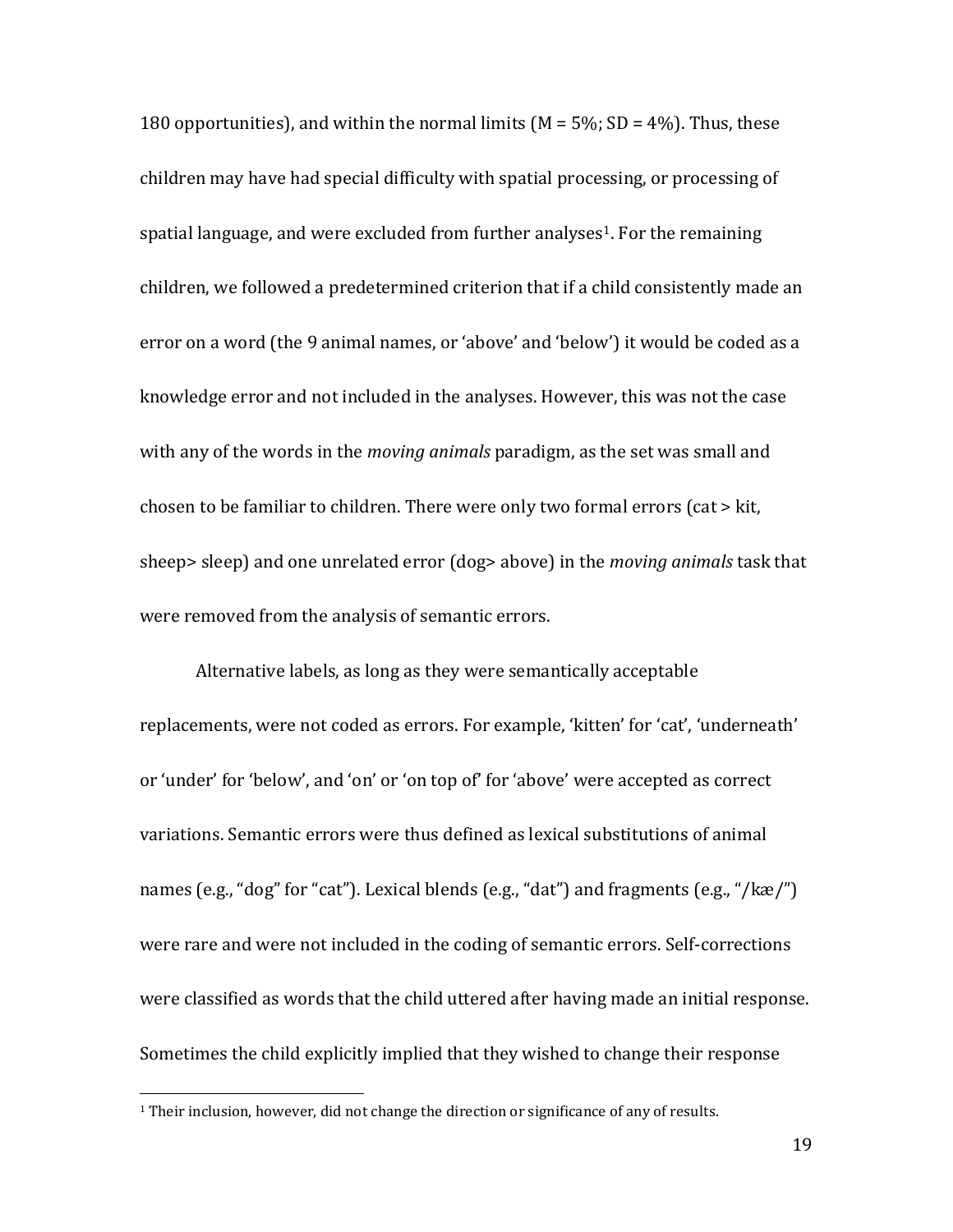using utterances such as 'no, I mean', and sometimes they simply replaced the word with a different one. Only when the child showed no indication that he or she wished to replace an error with a new word, was that error coded as 'uncorrected'.

Exclusion of the unsuitable participants and items left 792 semantic errors for analysis, of which 344 were detected. Mean error rate per child was 13.75 (SD = 8.35), and the average proportion of corrected errors was 0.52 (SD = 0.26). Figure 2 shows the semantic error counts (left panel) and the proportion of corrected errors (right panel) in sentence production as a function of age. Linear regression was used to determine the effect of age (in months) on the number of errors and the proportion of those errors detected and corrected. Children made marginally fewer semantic errors as they got older ( $t = -1.78$ ,  $p = 0.08$ ), and corrected a significantly larger proportion of those errors  $(t = 3.66, p = 0.001)$ .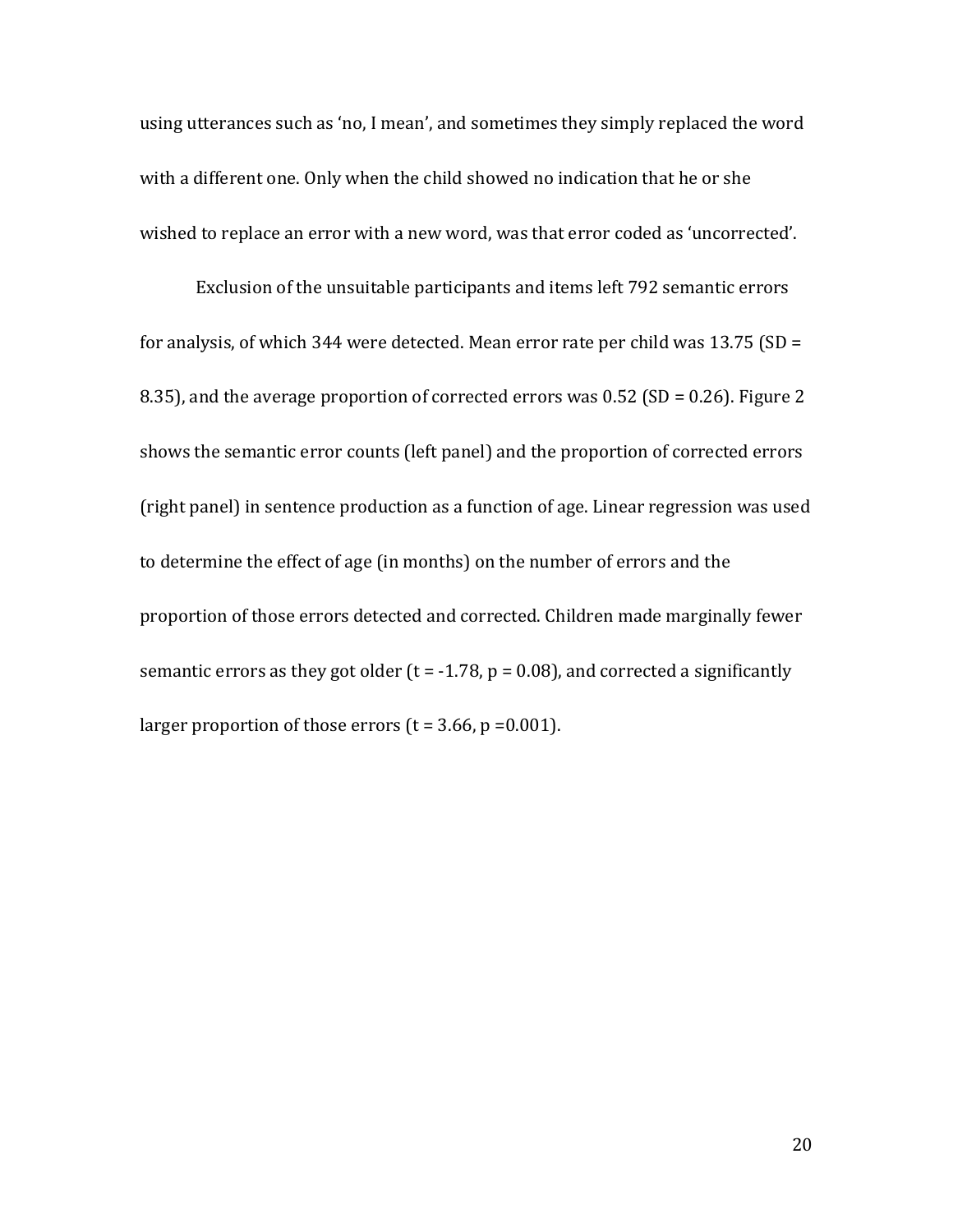

*Figure 2. Number of errors (left panel) and the proportion of corrected errors (right panel) made by 5, 6 and 7-year old children on the sentence production task as a function of age in months.*

As can be seen in Figure 2, while detection and correction of speech errors increase with age, there was still much variability among children within the same age range. In fact, the model with age as the only dependent variable explained just 17% of variation in error detection (Adjusted  $R^2 = .17$ ). Nozari et al.'s (2011) model predicts that the ability to detect and correct errors should depend directly on the strength of the production system, which can be captured by pure picture naming ability outside of sentence production. Not surprisingly, children's performance on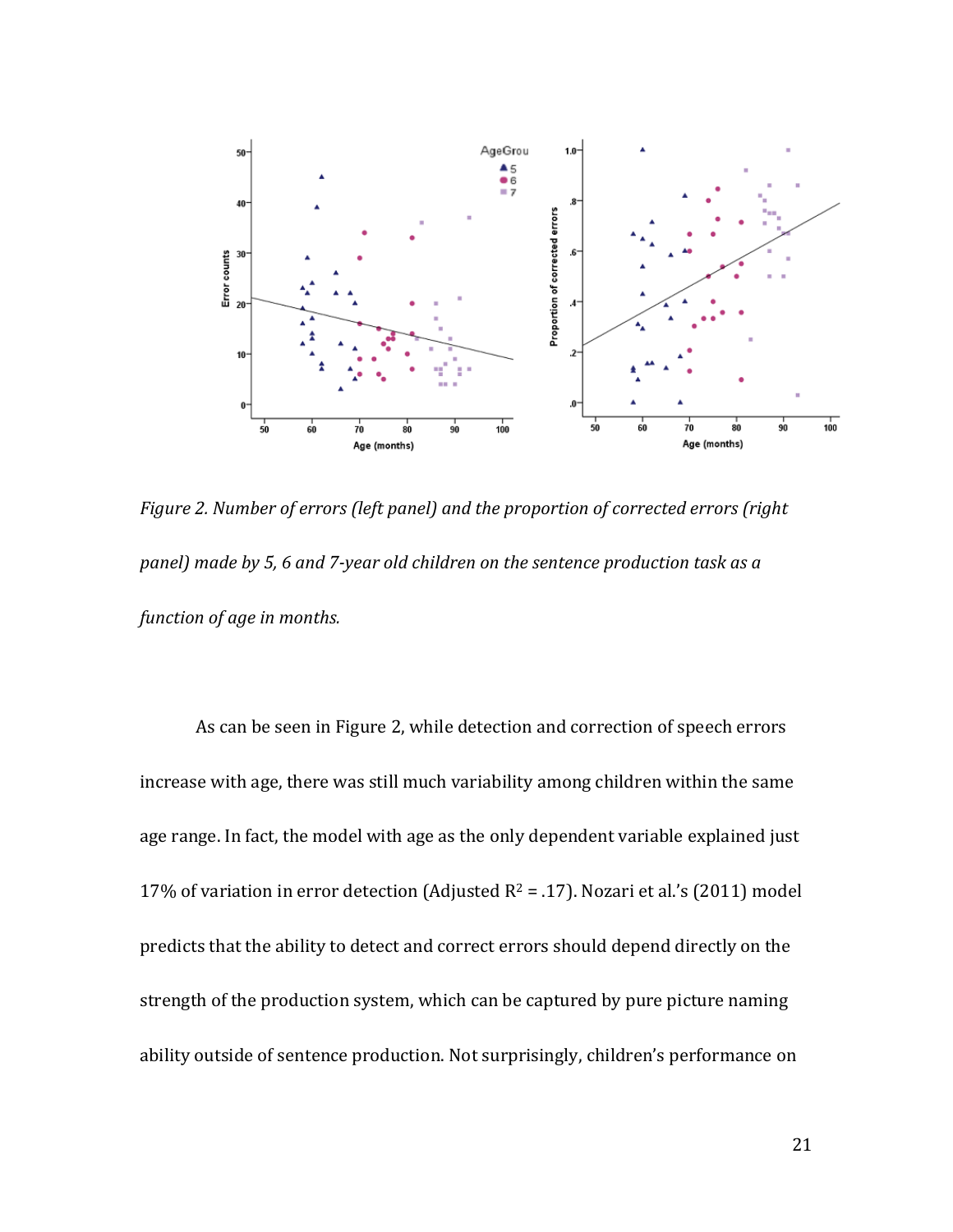the picture-naming test also improved with age (t = 3.03, p = 0.004; Adjusted  $R^2$  = .12). So the critical question is whether variations in naming ability, beyond that explained by age, are predictive of children's monitoring and repair ability. When naming was added to the regression model with age as a predictor, the new model explained 26% of variance in error detection and correction (Adjusted  $R^2 = 0.26$ ), with both age and naming scores having significant effects ( $t = 2.56$ ,  $p = 0.013$  for age, and  $t = 2.87$ ,  $p = 0.006$  for naming scores). This finding shows that picturenaming ability, as an index of the maturity of the language production system, predicts children's ability to detect and correct their errors in sentence production above and beyond age.

Below, we explore in more detail the claim that the state of the production system predicts monitoring ability. Before that, however, we examine the contribution of a potential confound: children had to hold the event in working memory and verbalize it afterwards. Given the presence of multiple animals in each event, it is possible that uncorrected errors were those in which the child misremembered the event. If so, the strength of children's working memory should be predictive of the proportion of corrected errors. To assess this possibility, digit span scores were entered into the model as a third predictor. The mean digit span score was  $10.13$  (SD = 4.29). Addition of this variable did not change the model fit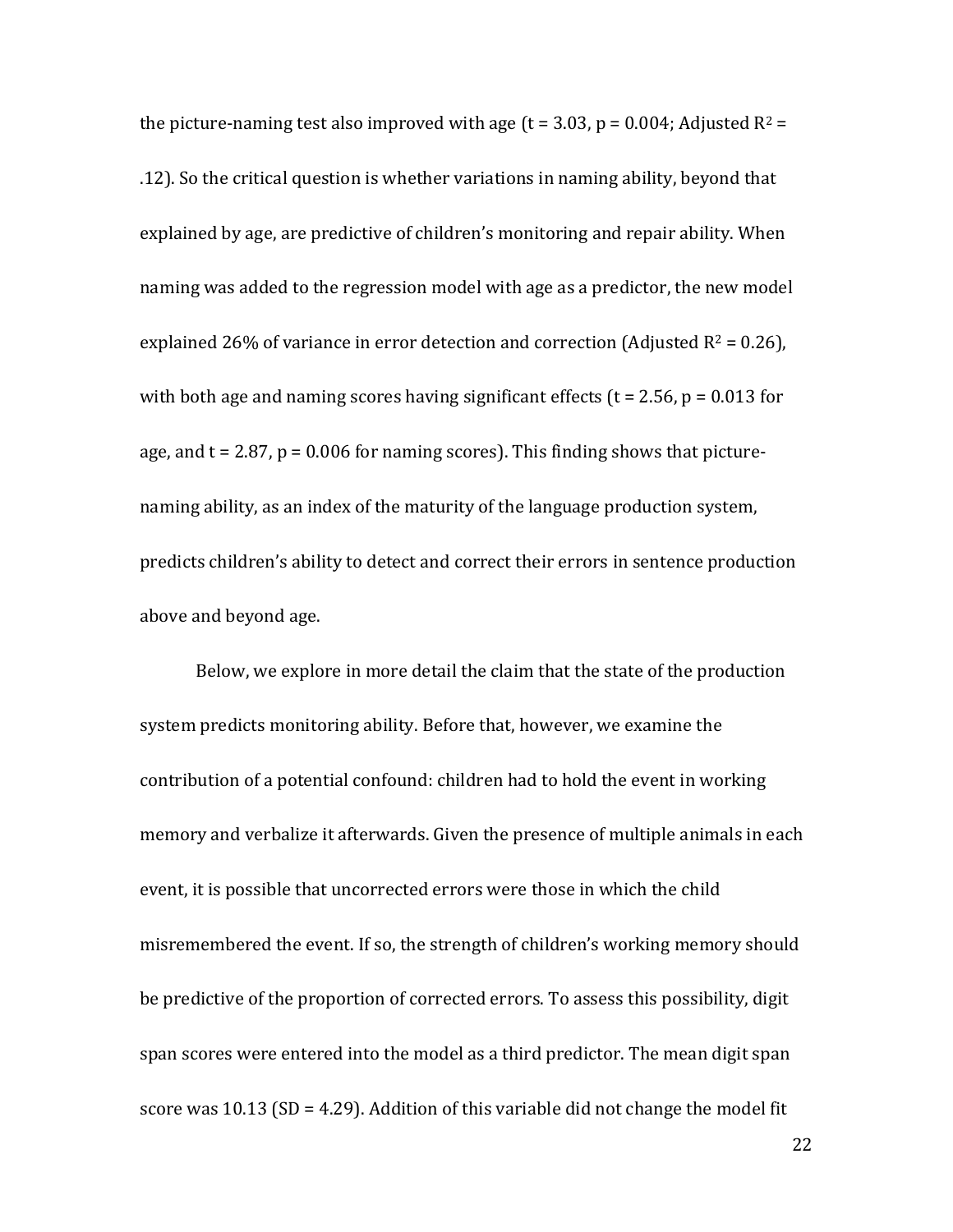(Adjusted  $R^2 = 0.26$ ), and the effect of digit span was not reliable (t = 0.75, p = 0.45). The effect of both age and naming, however, remained significant in this model  $(t =$ 2.23,  $p = 0.03$  for age, and  $t = 2.24$ ,  $p = 0.029$  for naming scores). Together, these results show that children's monitoring behavior is predicted by their age, as well as by the quality of their production system, when the influence of working memory is excluded.

Next, we focus on testing more specific hypotheses about the relationship between word production and error monitoring during sentence production. Specifically the strength of the semantic-lexical part of the production system (parameter S in Nozari et al.'s model) should predict detection and correction of semantic errors, but the strength of a different part of the production system, namely the lexical-phonological component (parameter P) should NOT show such a correlation. The next section details how S and P parameters were estimated for each child based on his or her performance on the picture naming task, and relates those to how well each child detected and corrected his or her errors on the *moving animals* task.

### **Model fitting**

Children's errors on the picture-naming task were used to estimate their S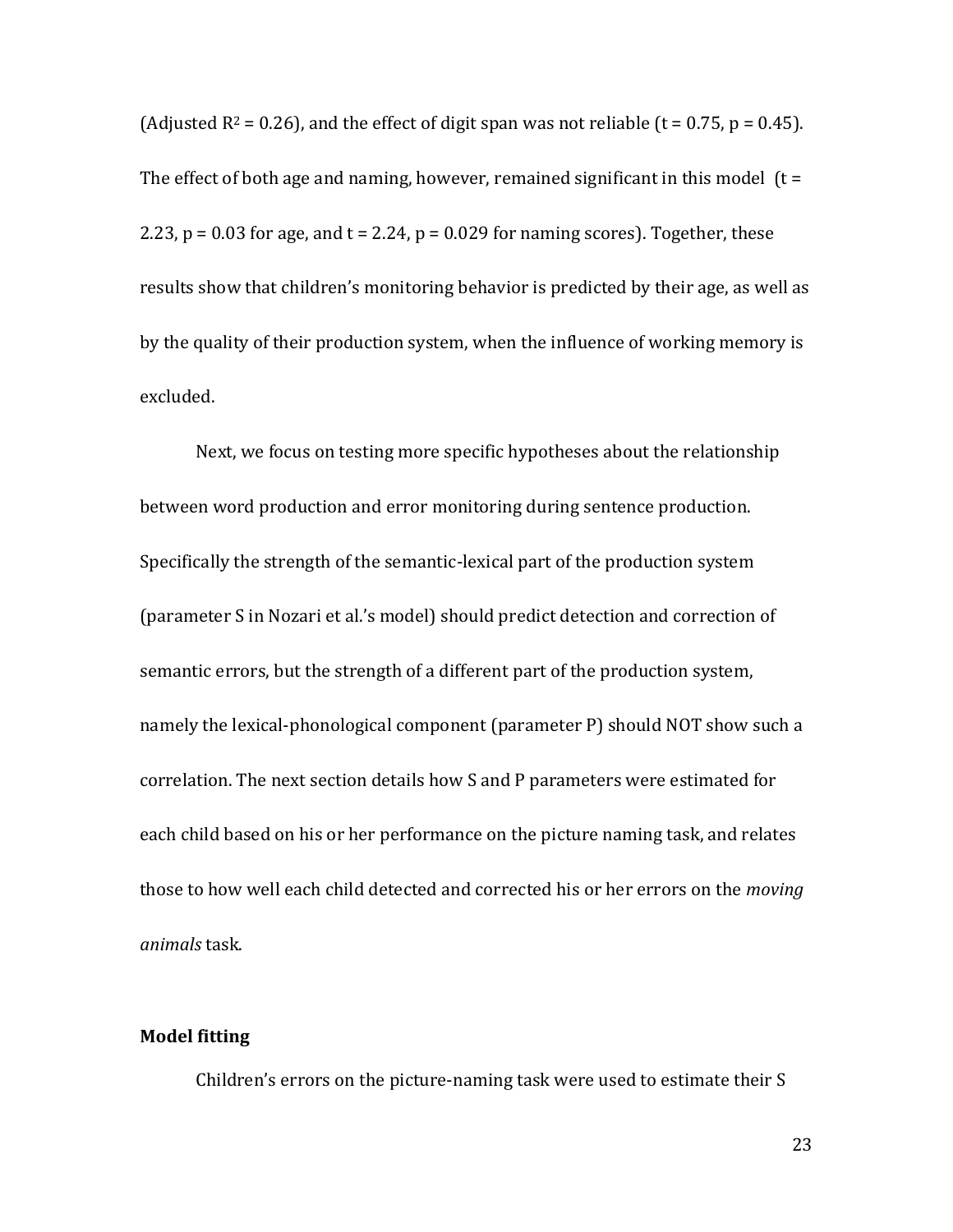and P parameters. Mean accuracy on this task (out of 56 items) was  $34.85$  (SD = 6.74). Errors were classified into the following groups: semantic, formal, mixed, unrelated, nonword, and other. Table 1 shows all the possible response categories, in an example when the target is "cat". A formal error was scored if the response was a real word that had a phoneme in the correct position in common with the target word (e.g. cat> 'cap'). If a response was a real word that was both semantically and phonologically related to the target word, it was considered a mixed error (e.g. cat > 'rat'). Conversely, if a response was a real word that did not meet any of the abovementioned criteria it was considered to be an unrelated error (e.g. cat > 'pen'). Any neologisms were classified as nonwords, even if they had several phonemes in common with the target (e.g. cat> dat'). Consistent with Budd et al. (2011), responses were not considered as incorrect if they were clearly a result of articulatory impairments or accents present throughout the child's entire performance in all tasks. Responses not fitting into any of the previously discussed categories were scored as 'other'. 'Other' responses included fragments, descriptions (cat > 'it meows'), visual errors (microwave > TV') as well as failing to give a response.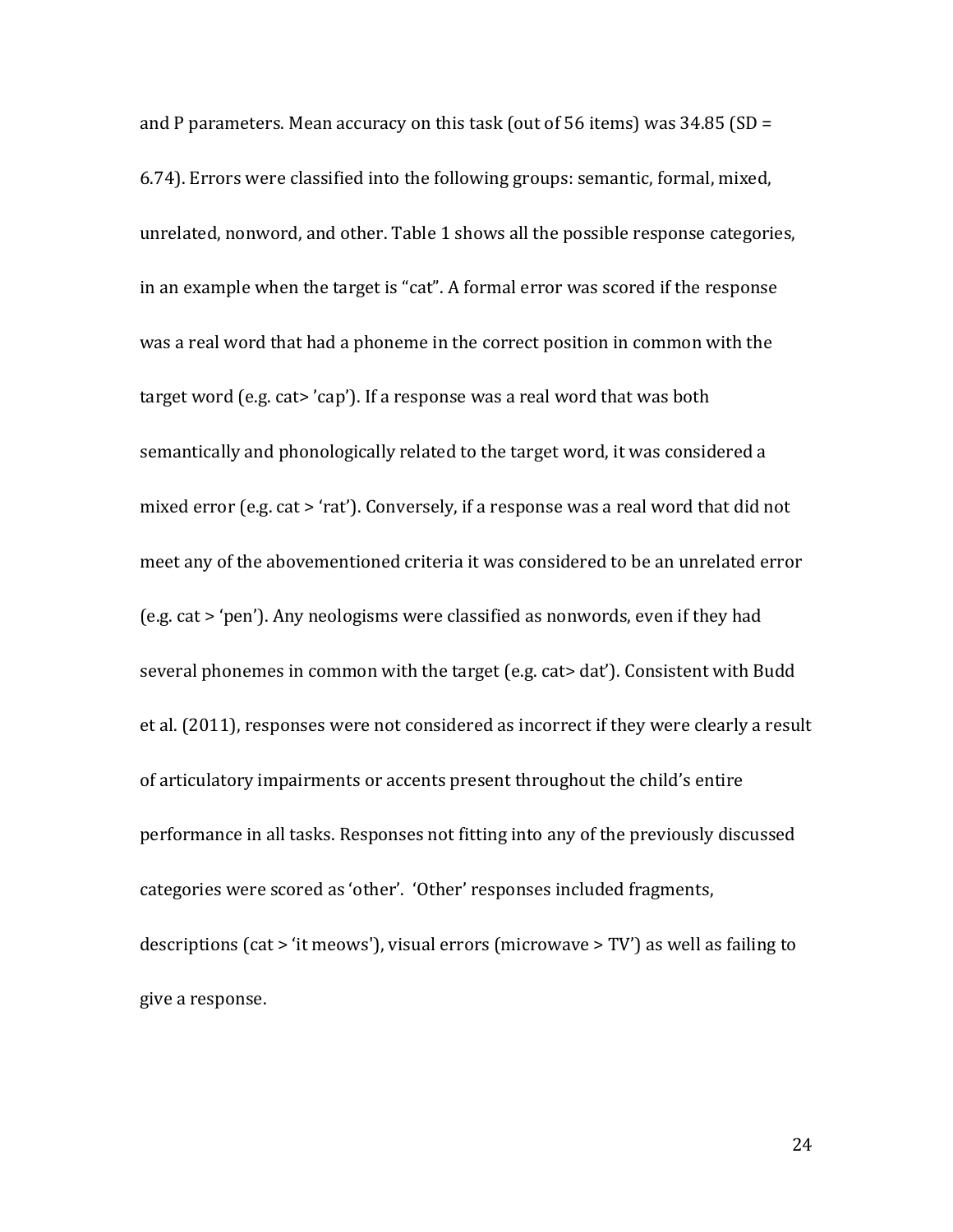*Table 1. The seven possible response categories for a target word on the picture naming task. The table shows an example when the target word was "cat".*

|     | Correct   Semantic   formal | (word) | mixed | unrelated<br>(word) | nonword | other                                                                                                  |
|-----|-----------------------------|--------|-------|---------------------|---------|--------------------------------------------------------------------------------------------------------|
| cat | dog                         | cap    | rat   | pen                 | dat     | <no response="">/<br/>fragments <math>(e.g., k)</math><br/>descriptions (e.g., it<br/>meows)/etc.</no> |

Each child's error profile was used to obtain the best-fitting S parameter (the strength of the associative connections between the semantic and lexical layers) and P parameter (the strength of the associative connections between the lexical and phonological layers) for that child. The fitting process entailed inputting to the model the proportions of each of the different response categories described above. Using a maximum likelihood technique, the model then estimated the values of the S and P parameters that provided the closest simulation each child's pattern of responses in order to produce the highest likelihood of simulating his or her error profile. For example, imagine a child had the following error profile: correct responses = 70%, semantic errors =  $10\%$ , formal errors =  $10\%$ , mixed errors =  $1\%$ , unrelated errors = 5% and nonword errors = 1%. Through a search of space parameters, the algorithm determines that the strength of S should be set at 0.017 and the strength of P should be set at 0.028. This is because the model's estimated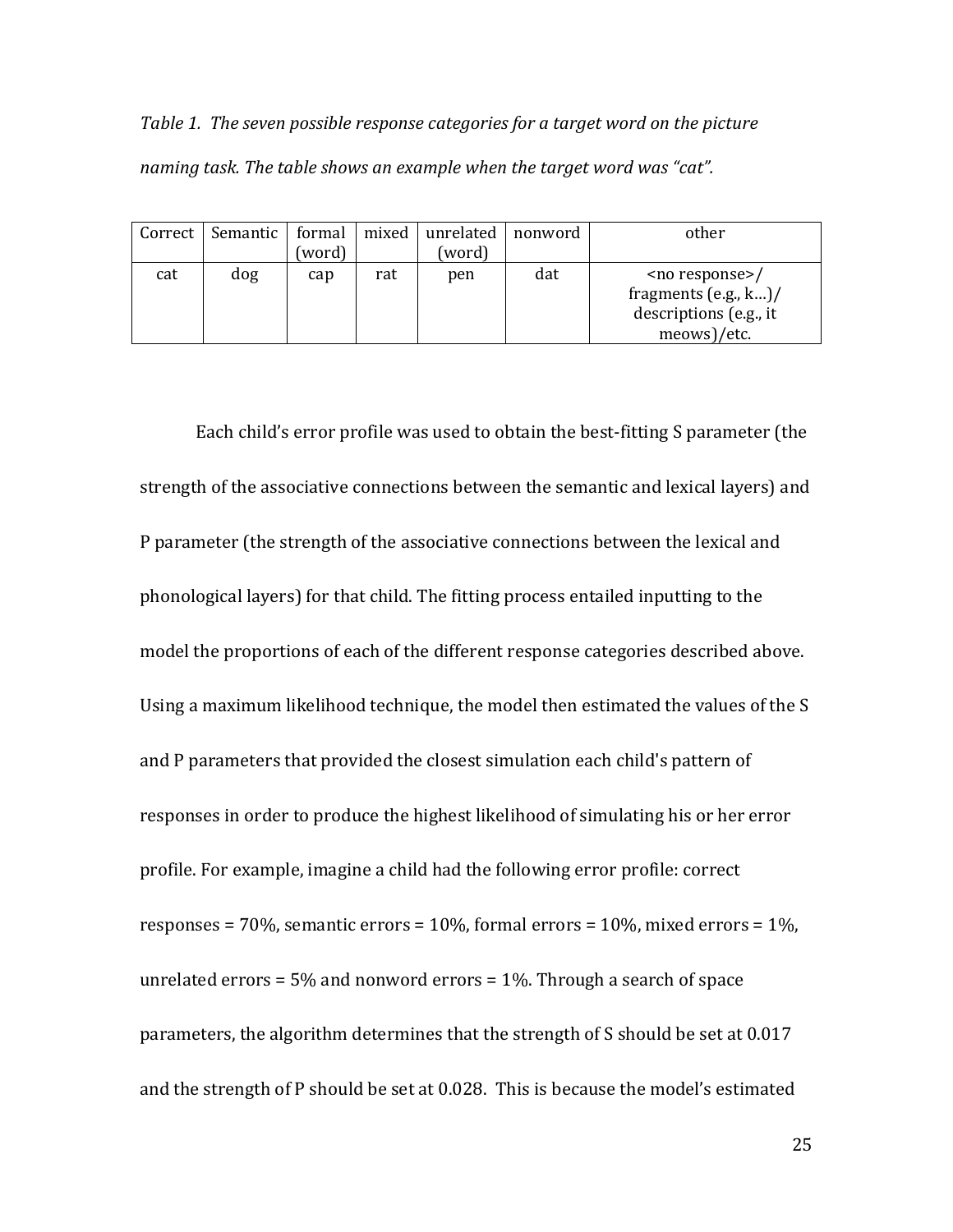pattern of errors, given these two parameter values, would be correct responses = 73%, semantic errors = 9%, formal errors = 10%, mixed errors <1%, unrelated errors = 7% and nonword errors = 1%, which is quite close to the child's actual performance (for more details on the fitting process see Budd et al., 2011). The normal range of S and P parameters is between 0 and 0.04, with a neurologicallyintact adult speaker's parameters hovering close to 0.04. Immature and damaged systems have lower values for one weight or both. Damage to one weight can be independent of damage to another weight, which means that in large samples, S and P parameters are independent of each other (Dell et al., 2013).

Average values of the strength of the S and P parameters were 0.015 and 0.035, and the two were not reliably correlated (Pearson's  $r = 0.16$ ,  $p = 0.21$ ), allowing us to assess their influence independently. Figure 3 shows the relationship between the S (left panel) and P (right panel) parameters and the detection and correction of semantic errors in children. As predicted by Nozari et al.'s (2011) conflict-detection theory, the S weights were positively and reliably correlated with the ability to correct errors that arose during semantic-lexical mapping (Pearson's r = 0.34, p = 0.008), but there was no reliable correlation with P weights that indexed the strength of a different part of the production system, namely lexicalphonological mapping (Pearson's  $r = 0.06$ ,  $p = 0.62$ ). When both variables were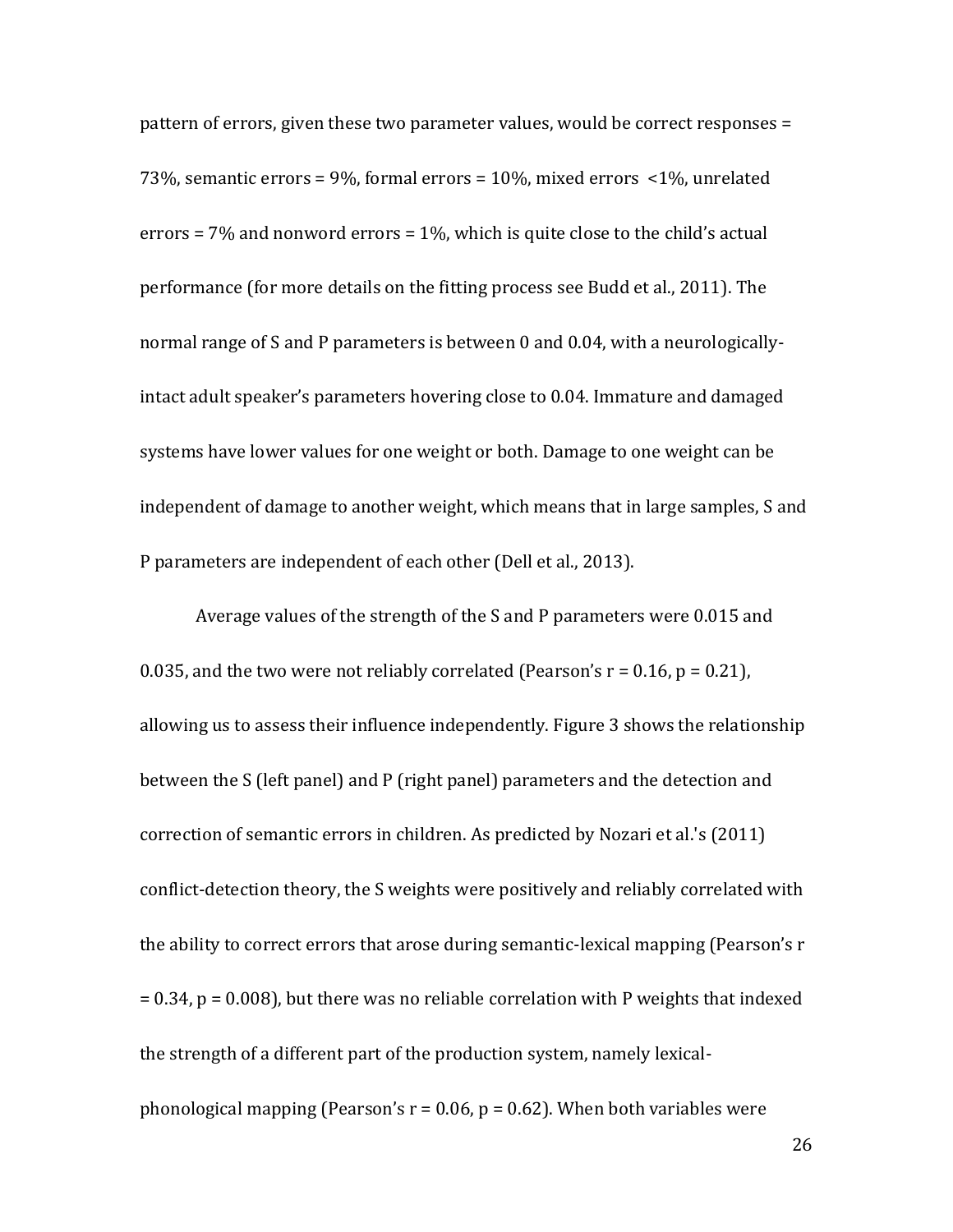entered into a regression model together, the effect was significant for the  $S$  (t = 2.65,  $p = 0.01$ ), but not for the P parameter (t = 0.85,  $p = 0.93$ ). In summary, the results showed that the state of children's production system predicted how many errors they detected and corrected, and that this was stage-specific: detection and correction of semantic errors was only predicted by the strength of semantic-lexical mapping in production.



*Figure 3. The relationship between detection and correction of semantic errors and the strength of semantic-lexical mapping (model's S parameter; left panel), and the strength of lexical-phonological mapping (model's P parameter; right panel).*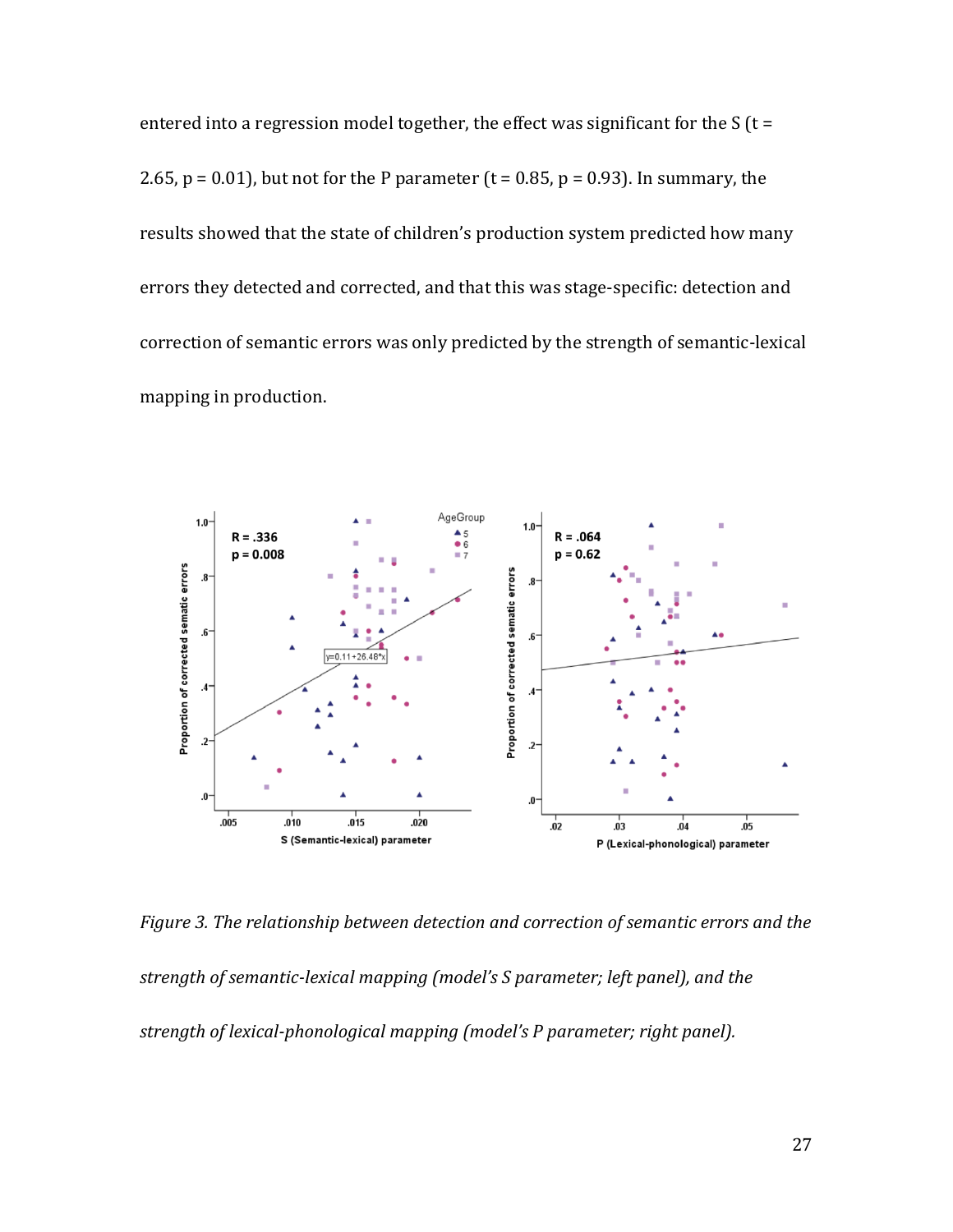## **General Discussion**

The exact mechanism by which children detect and correct their speech errors is not well understood. While several researchers have used observational or small-corpus data to look into children's error detection, systematic studies of selfcorrection in children before their teenage years are scarce. This study used a paradigm to elicit semantic errors in which children produced sentences describing meaningful visual events, with the purpose of investigating how they detected and corrected those errors without external prompt. The set of target words was intentionally small, and included nine animals that were all highly familiar to children of the ages tested (5-8 years). As such, demands on knowledge were minimal, allowing for a clear analysis of how 'slips' were detected and corrected. This, however, does not mean that the task was trivial. Repeated production of a small set of semantically-related items produces a high level of interference and makes the speech prone to semantic errors. As such, the paradigm was ideal for studying semantic error detection under a high load of lexical competition.

We found that older children detected and corrected more semantic errors than younger children. Furthermore, above and beyond chronological age, the maturity of children's lexical retrieval system, as determined by accuracy on an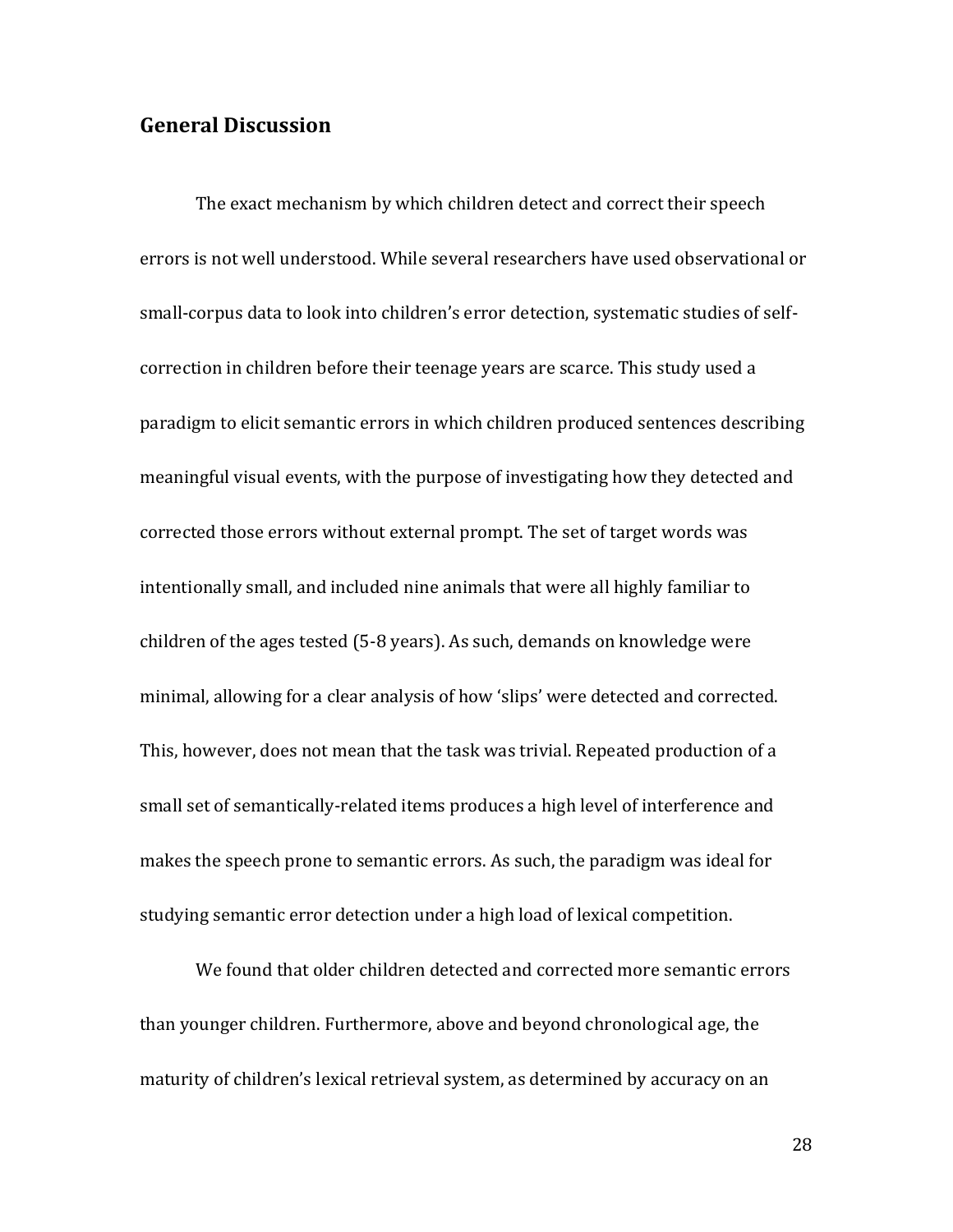independent picture-naming task, was a reliable predictor of how well they detected and corrected their errors during sentence production. It is important to keep in mind that: (1) the S and P parameters are determined using a picture-naming task with a large set of items different from those used in the *moving animals* task; (2) it is *error commission* that is measured by the picture-naming task, and *error detection and correction* that are measured by the *moving animals* task; (3) pictures are named one at a time during the picture-naming task with no demand on planning a sentential structure or holding items in working memory. Thus, errors made on a picture-naming task are a purer index of the internal dynamics of lexical retrieval than those made during a sentence production task. As such they provide a viable measure for testing the predictions of the conflict-based monitor.

The fact that detection and correction of semantic errors paralleled the maturation of the lexical-retrieval system is aligned with, and complementary to, previous findings that children's ability to revise a sentence grows with the development of their grammatical skills (Rispoli, 2003). The results are also compatible with predictions of the conflict-detection theory of monitoring (Nozari et al., 2011), which proposes that conflict between two or more representations provides a strong signal for error, and that the strength of this signal grows as the underlying production system matures. Importantly, the claim that error detection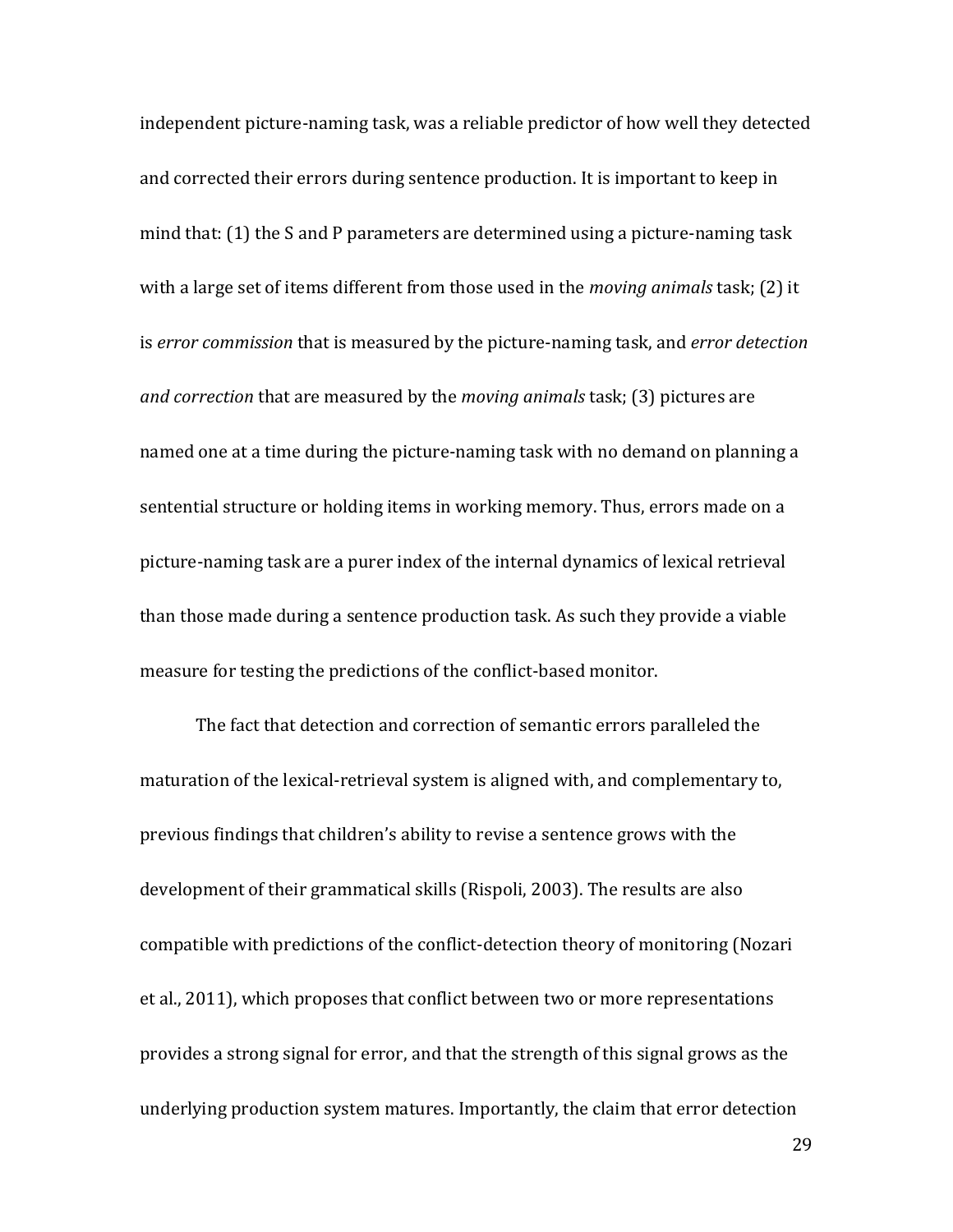depends on the internal dynamics of the production system is consistent with Karmiloff-Smith's (1986) finding that 4-12 year-olds detect and correct their speech errors without necessarily having explicit metalinguistic awareness of what the error was. Electrophysiological studies have shown that the conflict signal is generated as part of the production process, and can act independently of conscious awareness (e.g., Nieuwenhuis et al., 2001).

Nozari et al.'s (2011) model makes another testable prediction: monitoring and repair of semantic errors should only depend on the maturity of the semanticlexical part of the production system, as this is where conflict leads to the generation of semantic errors. To test this prediction, we simulated the strength of semanticlexical (S) and lexical-phonological (P) mapping for each child by fitting his or her picture naming data to a computational model. We then showed that children's S, but not their P, parameters reliably predicted detection and correction of semantic errors in the *moving animals* sentence-production task.

The specific relationship between the strength of a part of the production system and the success of detecting errors of a certain type is not solely of abstract interest to theories of speech monitoring, but has implications for learning and treatment of language disorders. Recently, Schwartz et al. (2014) showed that spontaneous error detection in individuals with aphasia marked the strength of the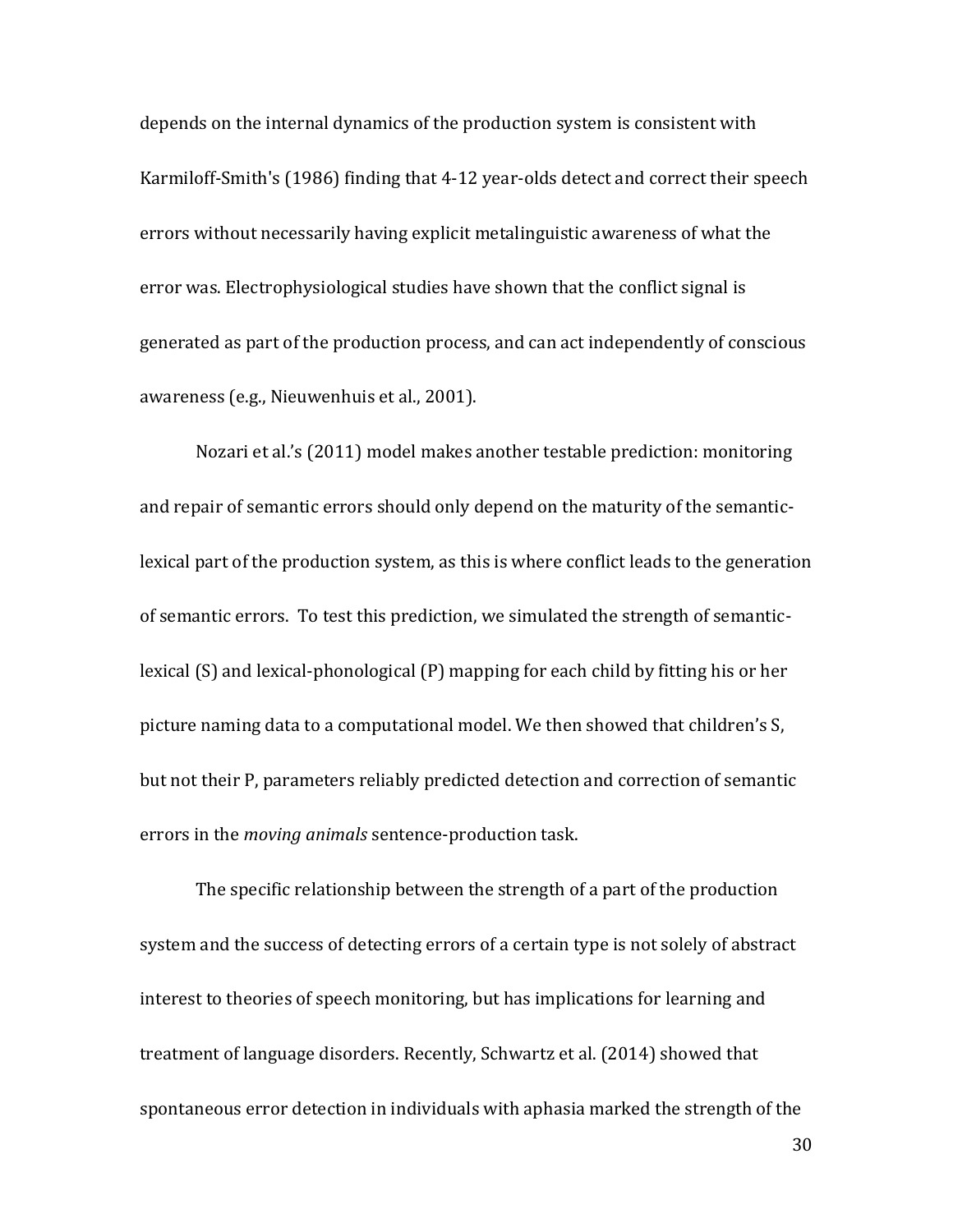underlying production system. Critically, detection of semantic (but not phonological) errors had the added benefit of learning: simply having detected errors on a previous naming attempt, without external feedback, led to more successful future attempts at naming the same picture, presumably by strengthening the connections between semantic features and lexical items. This finding suggests that monitoring and detection of lexical-semantic errors can be used as both a diagnostic tool for assessing the severity of lexical retrieval problems, as well as a treatment method, in conjunction with other methods, to improve lexical retrieval.

In sum, this study provides the first systematic report of detection and correction of semantic errors in a structured task by children before their teenage years, along with quantitative predictions from a falsifiable model. The reduction in the number of semantic errors that children made on the moving animals task as they got older reflects the maturation of the semantic-lexical component of the speech production system during this stage of linguistic development. More importantly, the increased efficiency of the semantic-lexical component of children's speech production system appears to be directly related to their ability to detect and repair the errors that it generates. Our study therefore shows that the metalinguistic behavior of self-correction has its roots in the underlying system that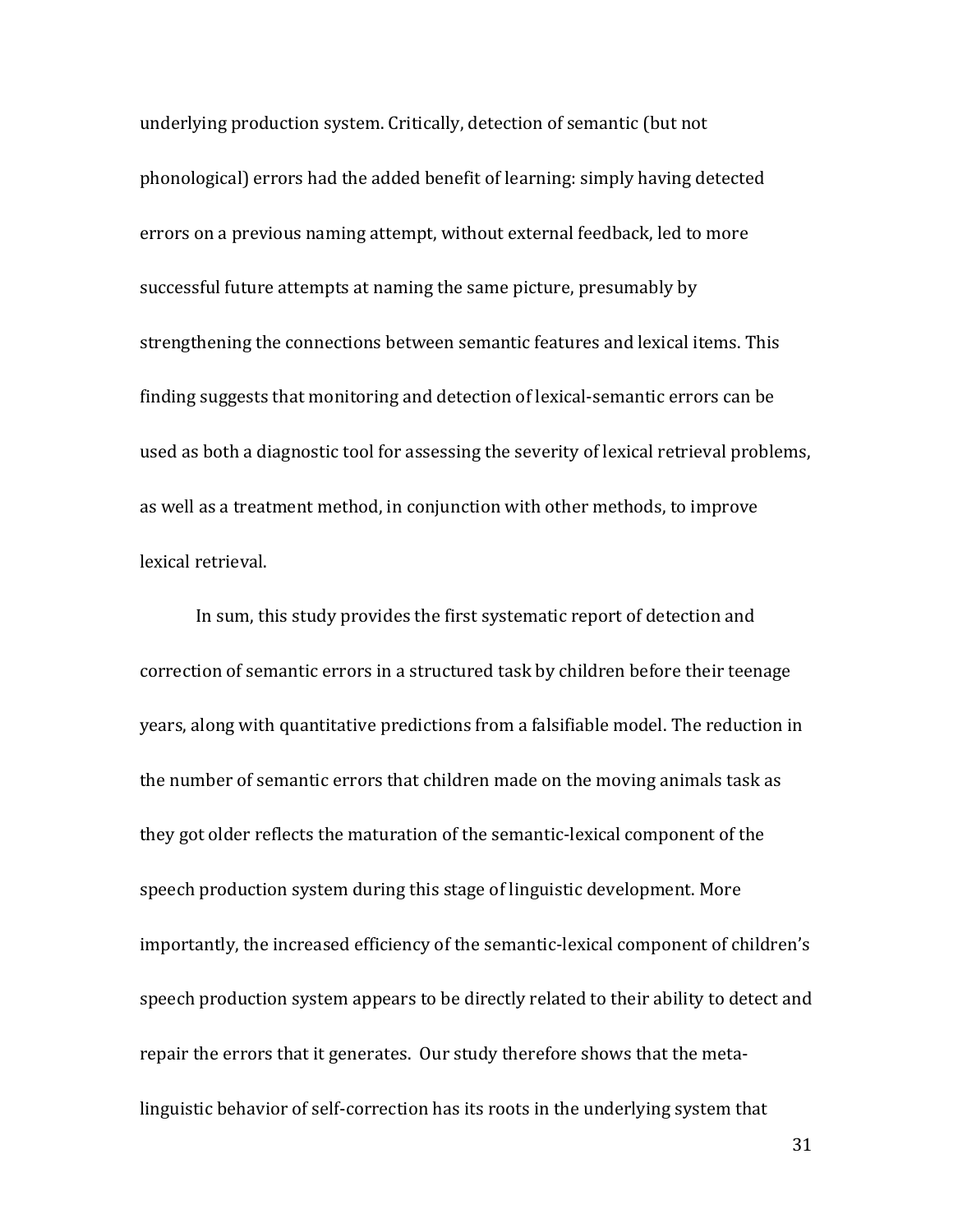gives rise to errors, and that the maturation of the two happens in close parallel.

The current study also lays the foundation for a number of other critical questions to be taken up in future research. It provides a compelling case for the feasibility of experimental studies to assess the detection of other error types, such as phonological errors. the. It is likely that a more linguistically demanding task will be necessary to make possible phonological and grammatical errors. This requires the use of paradigms that elicit a large number of target errors such as tonguetwisters (e.g., Nozari & Dell, 2012; Nozari & Thompson-Schill, 2013). Given the dissociation previously demonstrated between the detection of semantic and phonological errors (e.g., Nozari et al., 2011 and references therein), we do not expect detection of semantic errors to depend critically on that of phonological errors. Thus, the absence of large quantities of phonologically-related errors in the current experiment does not pose a problem for the interpretation of the results on semantic error detection and correction. However, it is entirely possible that increasing task difficulty by requiring the production of sentences that are syntactically and phonologically more complex could decrease the efficacy of the monitor in detecting all types of error. According to the conflict-detection theory, all conflict signals are relayed to a central conflict detection center, the anterior cingulate cortex, which would translate the conflict into an error signal and in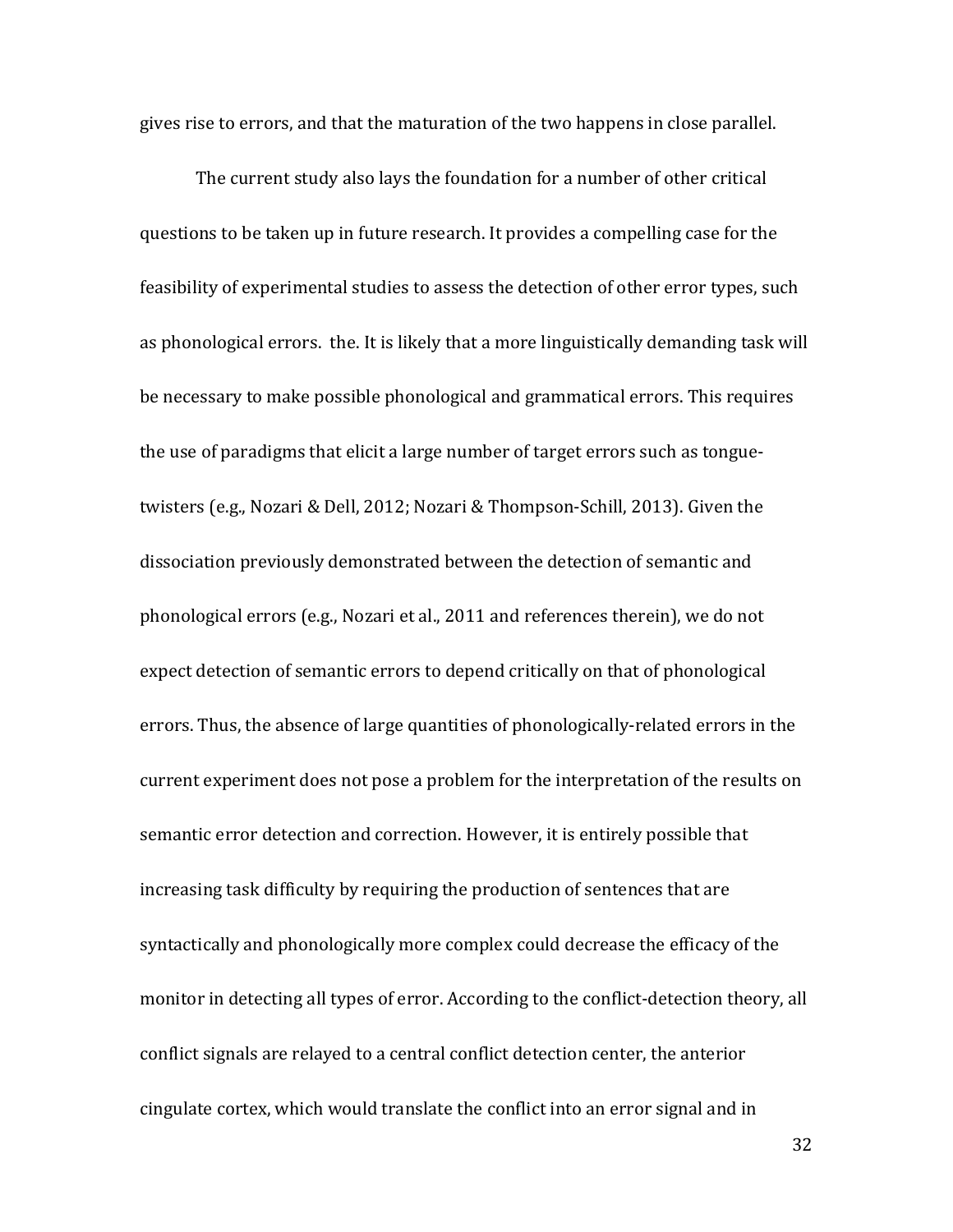collaboration with the prefrontal cortex signal the need for correction. Such a system can have bottlenecks, and as such can be susceptible to general cognitive load of the task. Identifying these bottlenecks is a task for future studies.

Another future question is the role that the comprehension system plays in detection and correction of various error types in children. While once thought to be the primary cognitive system involved in error detection (e.g., Levelt, 1983; 1989), it is now understood that the role of comprehension in error-detection and correction is only complementary, and most likely limited to detection of errors through the auditory perception of a misspoken word (e.g., Huettig & Hartsuiker, 2010; Nozari et al., 2011; Postma, 2000). Moreover, the contribution of comprehension may differ depending on the error type, as phonological errors seem to rely more strongly on comprehension for detection, at least in adult speakers (e.g., Hartsuiker & Kolk, 2005). A complete understanding of children's monitoring behavior requires exploration of these issues. We believe that the current study takes the first step on this path.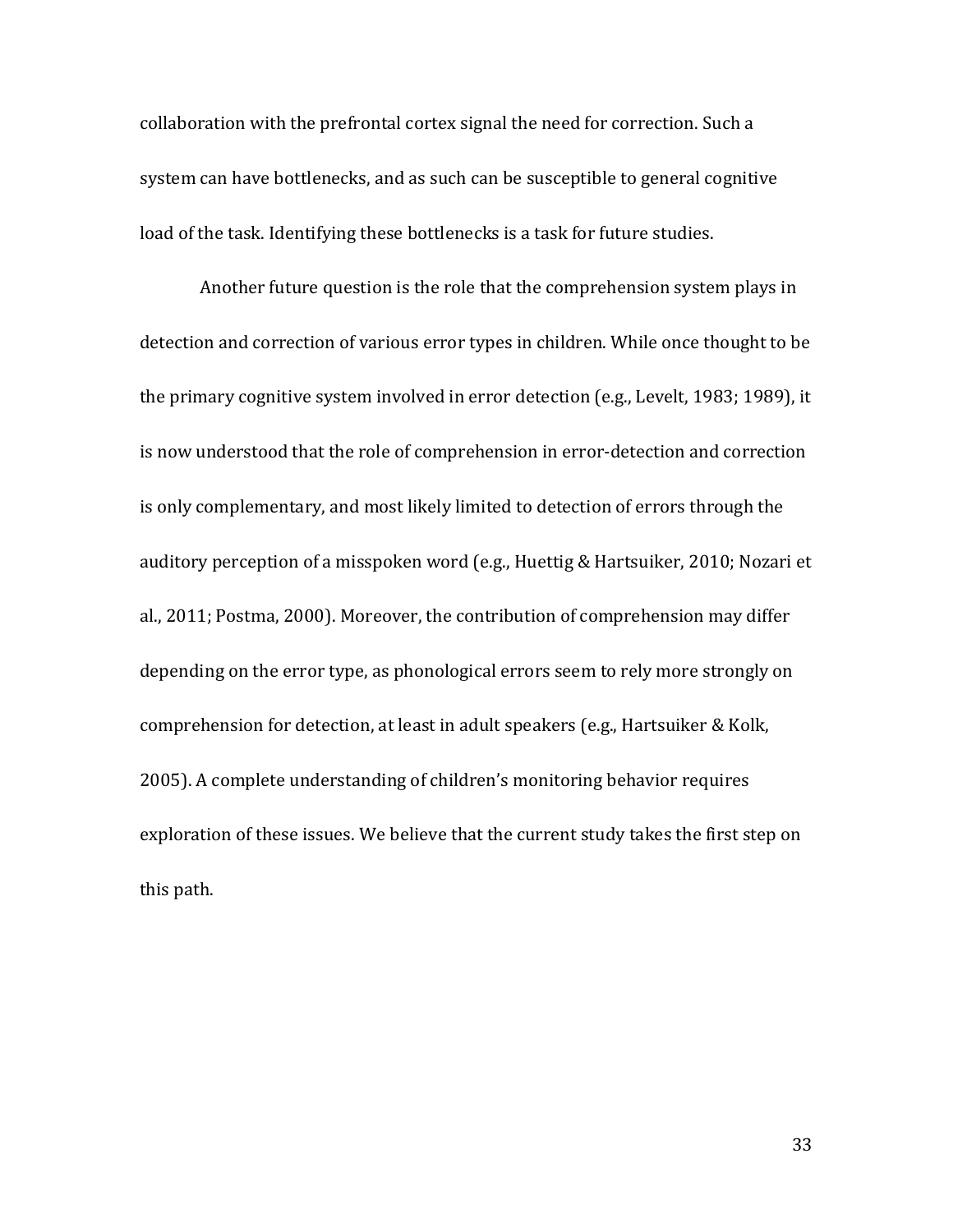#### **References**

- Budd, M-J., Hanley, J.R., & Griffiths, Y. (2011). Simulating children's retrieval errors in picture naming: A test of Foygel & Dell's (2000) semantic/phonological model of speech production. *Journal of Memory & Language, 64*, 74-87.
- Budd, M-J., Hanley, J.R., & Nozari, N. (2012). Evidence for a non-lexical influence on children's auditory repetition of familiar words. *Journal of Psycholinguistic Research,* **41,** 253-266.
- Clark, E. V. (1978). Awareness of language: Some evidence from what children say and do. In A. Sinclair, R. J. Jarvella, & W. J. M. Levelt (Eds.), The child's conception of language (pp. 17-43). Berlin, Germany:Springer-Verlag.
- Dell, G. S. (1986). A spreading-activation theory of retrieval in sentence production. *Psychological Review, 93,* 283–321.
- Dell, G. S., Nozari, N., & Oppenheim, G. M. (2014). Word production: Behavioral and computational considerations (pp. 88-104). *The Oxford Handbook of Language Production*, Oxford UK: Oxford University Press.
- Dell, G. S., Schwartz, M. F., Martin, N., Saffran, E. M., & Gagnon, D. A. (1997). Lexical access in aphasic and nonaphasic speakers. *Psychological Review*, *104*, 801.
- Dell, G. S., Schwartz, M. F., Nozari, N., Faseyitan, O., & Coslett, H. B. (2013). Voxelbased lesion-parameter mapping: Identifying the neural correlates of a computational model of word production. *Cognition*, *128*(3), 380-396.
- Evans, M. A. (1985). Self-initiated speech repairs: A reflection of communicative monitoring in young children. *Developmental Psychology*, *21(2),* 365-371.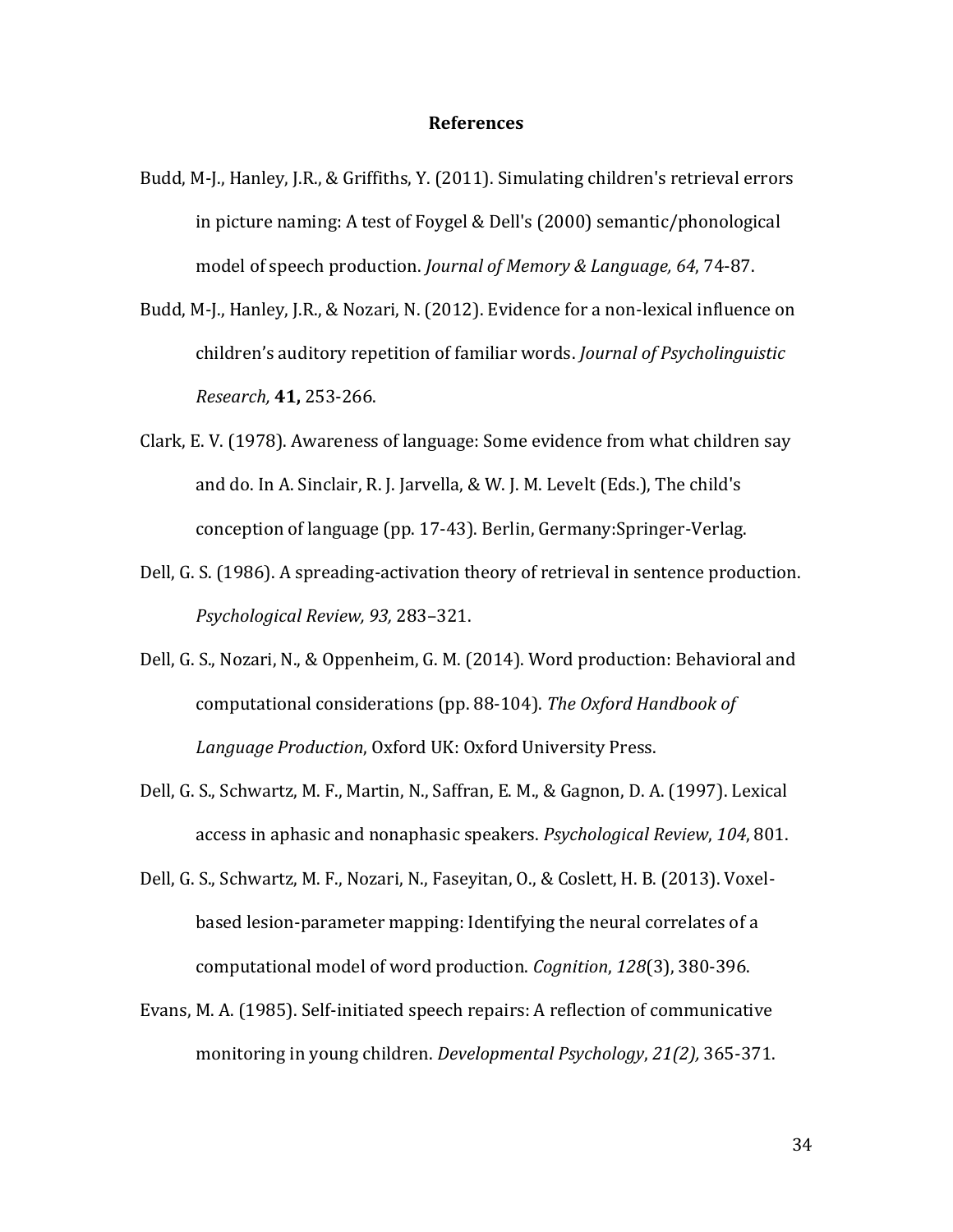Foygel, D., & Dell, G. S. (2000). Models of impaired lexical access in speech production. *Journal of Memory and Language, 43*, 182-216.

- Hartsuiker, R. J., & Kolk, H. H. J. (2001). Error monitoring in speech production: A computational test of the perceptual loop theory. *Cognitive Psychology, 42*(2), 113-157.
- Huettig, F., & Hartsuiker, R. J. (2010) Listening to yourself is like listening to others: External, but not internal, verbal self-monitoring is based on speech perception. *Language and Cognitive Processes, 25,* 347-374.
- Jaeger, J. J. (1992) 'Not by the chair of my himy hin hin': some general properties of slips of the tongue in young children. *Journal of Child Language, 19*, 335-366.
- Jaeger, J. J. (2004). *Kids' slips: What young children's slips of the tongue reveal about language development*. Psychology Press, New York, NY.
- Karmiloff-Smith, A. (1986). From meta-processes to conscious access: Evidence from children's metalinguistic and repair data. *Cognition, 23*, 95-147.
- Levelt, W. J. M. (1983). Monitoring and self-repair in speech. *Cognition, 14,* 41–104.
- Levelt, W. J. M. (1989). *Speaking: From intention to articulation*. Cambridge, MA: MIT Press.
- Levy, Y. (1999) Early metalinguistic competence: Speech monitoring and repair behavior. *Developmental Psychology, 35,* 822-834.
- Meints, K., Plunkett, K., Harris, P. L., & Dimmock, D. (2002). What is 'on' and 'under' for 15‐, 18‐and 24‐month‐olds? Typicality effects in early comprehension of spatial prepositions. *British Journal of Developmental Psychology*, *20*(1), 113- 130.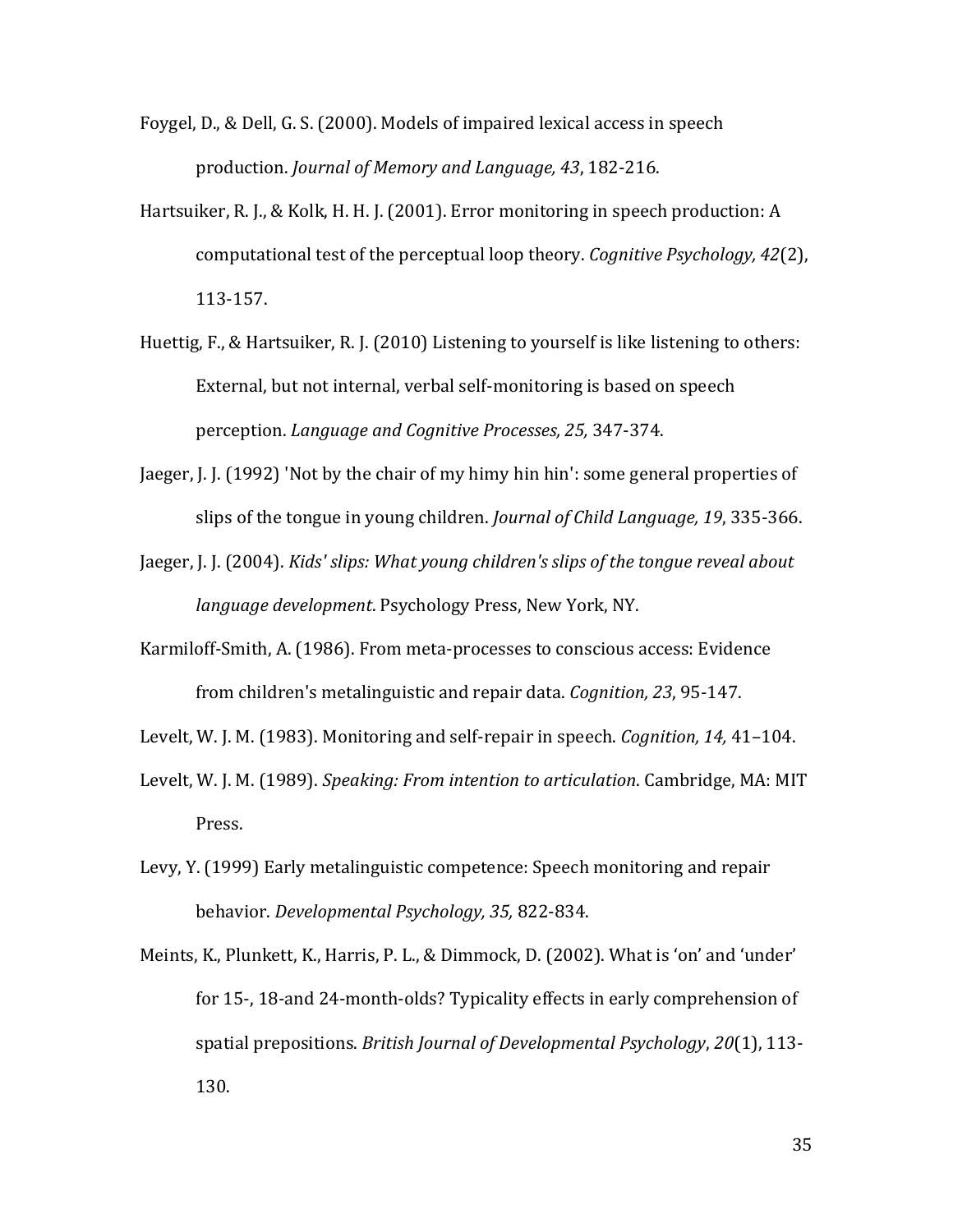- Morrison, C. M., Ellis, A. W., & Quinlan, P. T. (1992). Age of acquisition, not word frequency, affects object naming, not object recognition. *Memory and Cognition, 20*, 705-714.
- Nieuwenhuis, S., Ridderinkhof, K. R., Blow, J., Band, G. P. H., & Kok, A. (2001). Errorrelated brain potentials are differentially related to awareness of response errors: Evidence from an antisaccade task.Psychophysiology, 38(5), 752–760.
- Nozari, N., Arnold, J.E., & Thompson-Schill, S.L. (2014). The effects of anodal stimulation of *the left prefrontal cortex on sentence production. Brain Stimulation,* 7, 784-792.
- Nozari, N., & Dell, G. S. (2012). Feature migration in time: Reflection of selective attention on speech errors. *Journal of Experimental Psychology: Learning, Memory, and Cognition*, *38*(4), 1084.
- Nozari, N., Dell, G.S., & Schwartz, M.F. (2011). Is comprehension necessary for error detection? A conflict-based account of monitoring in speech production. *Cognitive Psychology, 63,* 1-33.
- Nozari, N., Kittredge, A. K., Dell, G. S., & Schwartz, M. F. (2010). Naming and repetition in aphasia: Steps, routes, and frequency effects. *Journal of Memory and Language*, *63*(4), 541-559.
- Nozari, N., & Thompson-Schill, S. L. (2013). More attention when speaking: does it help or does it hurt? *Neuropsychologia*, *51*(13), 2770-2780.
- Peets, K.F. (2009). Profiles of dysfluency and errors in classroom discourse among children with language impairment. *Journal Communication Disorders, 42,* 136-154.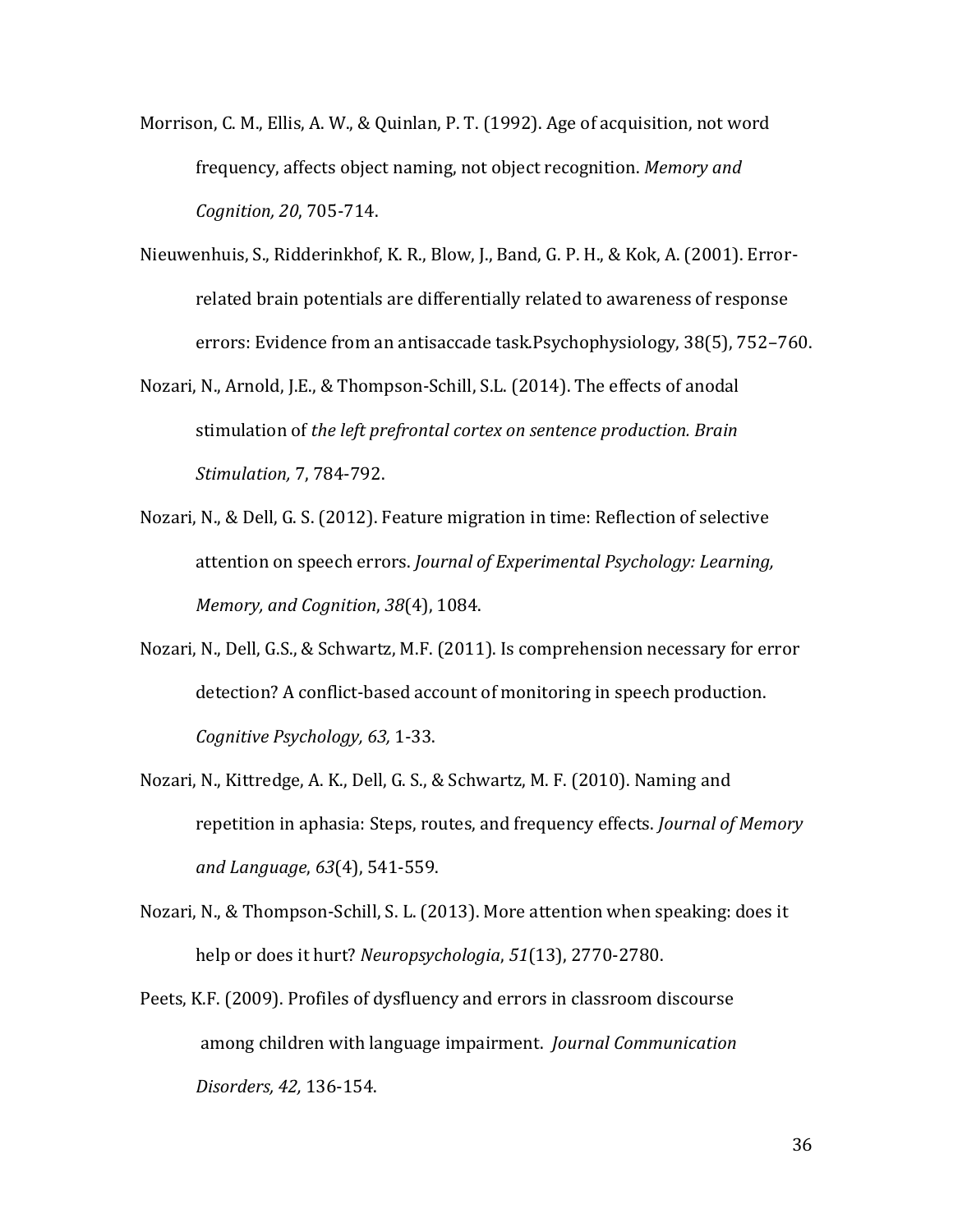- Piaget, J. (1976) *The grasp of consciousness: Action and concept in the young child.* Cambridge, MA: Harvard.
- Postma, A. (2000). Detection of errors during speech production: A review of speech monitoring models. *Cognition, 77*, 97-131.
- Quinn, P.C. (1994). The categorization of above and below spatial relations by young infants. *Child Development*, *65*, 58-69.
- Rapp, B., and Goldrick, M. (2000). Discreteness and interactivity in spoken word production. *Psychological Review, 107*, 460-499.

Reason, J. (1990) *Human Error.* Cambridge: Cambridge University Press.

- Rispoli, M. (2003). Changes in the nature of sentence production during the period of grammatical development. *Journal of Speech, Language, and Hearing Research, 46*, 818–830.
- Sasisekaran, J., and Weber-Fox, C. (2012). Cross-sectional study of phoneme and rhyme monitoring abilities in children between 7 and 13 years. *Applied Linguistics, 33*, 253-279.
- Schnur, T.T., Schwartz, M.F., Brecher, A., & Hodgson, C. (2006). Semantic interference during blocked-cyclic naming: Evidence from aphasia. .*Journal of Memory and Language, 54,* 199-227.
- Schwartz, M.F., Middleton, E., Nozari, N., Brecher, A., Gagliardi, M., & Garvey, K. (2014). Learning from your mistakes: The functional value of spontaneous error monitoring in aphasia. *Frontiers in Psychology.* doi:10.3389/conf.fpsyg.2014.64.00070
- Stemberger, R.P. (1989). Speech errors in early child language production. *Journal of Memory and Language, 28,* 164-188.